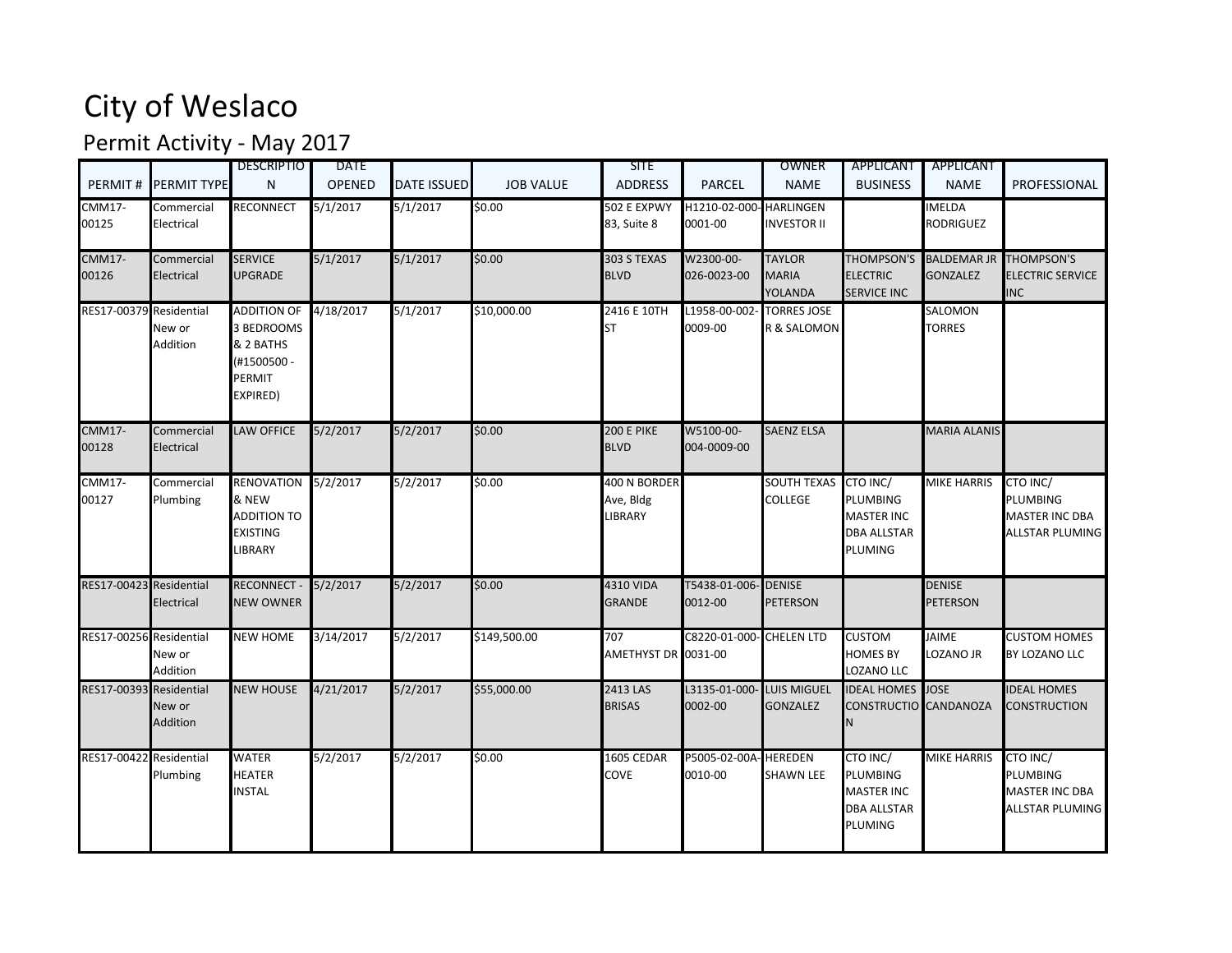| <b>CMM17-</b><br>00130  | Commercial<br>Plumbing           | <b>GAS PERMIT</b>                                                                                | 5/3/2017  | 5/3/2017 | \$0.00       | 260 S TEXAS<br><b>Blvd</b>            | W2300-00-<br>018-0000-00              | <b>SIESTA</b><br><b>VILLAGE INC</b>   | LONESTAR<br>PLUMBING                                             | <b>FRANCISCO J</b><br>LOPEZ       | LONESTAR<br><b>PLUMBING</b>                          |
|-------------------------|----------------------------------|--------------------------------------------------------------------------------------------------|-----------|----------|--------------|---------------------------------------|---------------------------------------|---------------------------------------|------------------------------------------------------------------|-----------------------------------|------------------------------------------------------|
| RES17-00419 Residential | Alteration                       | <b>STORAGE</b>                                                                                   | 4/28/2017 | 5/3/2017 | \$2,000.00   | 304 S<br>OKLAHOMA                     | W3800-00-<br>000-1507-11              | ROMO MARY<br>E                        |                                                                  | <b>MARY ROMO</b>                  |                                                      |
| RES17-00430 Residential | Electrical                       | <b>UPGRADE</b><br><b>SERVICE</b>                                                                 | 5/3/2017  | 5/3/2017 | \$0.00       | 203 S CEDRO                           |                                       | <b>SARITA</b><br><b>RODARTE</b>       | <b>DIRECT</b><br><b>ELECTRIC</b>                                 | <b>ARMANDO</b><br><b>ALVARADO</b> | DIRECT ELECTRIC                                      |
| RES17-00425 Residential | Mechanical                       | MECHANICAL<br>PERMIT                                                                             | 5/3/2017  | 5/3/2017 | \$3,200.00   | <b>2104 PAGE</b><br>Ave               |                                       |                                       | <b>FAST AIR</b>                                                  | CARLA<br><b>BELTRAN</b>           | <b>FAST AIR</b>                                      |
| RES17-00426 Residential | Mechanical                       | MECHANICAL 5/3/2017<br>PERMIT                                                                    |           | 5/3/2017 | \$2,800.00   | 1702<br>SOUTHLAND<br><b>DR</b>        | S4900-00-005-<br>0014-00              | <b>RIOPROP</b><br><b>HOLDINGS LLC</b> | <b>FAST AIR</b>                                                  | <b>CARLA</b><br><b>BELTRAN</b>    | <b>FAST AIR</b>                                      |
| RES17-00427 Residential | Mechanical                       | MECHANICAL<br>PERMIT                                                                             | 5/3/2017  | 5/3/2017 | \$3,800.00   | St                                    | 614 SANTA FE P4401-00-000-<br>0087-00 |                                       |                                                                  | Aurelio<br>Ramirez Jr.            | <b>FAST AIR</b>                                      |
| RES17-00428 Residential | Mechanical                       | MECHANICAL<br>PERMIT                                                                             | 5/3/2017  | 5/3/2017 | \$3,800.00   | 613 TRES<br><b>MARIAS ST</b>          | P4401-00-000-<br>0078-00              |                                       | <b>FAST AIR</b>                                                  | <b>CARLA</b><br><b>BELTRAN</b>    | <b>FAST AIR</b>                                      |
| RES17-00429 Residential | Mechanical                       | MECHANICAL 5/3/2017<br>PERMIT                                                                    |           | 5/3/2017 | \$4,800.00   | 707<br>AMETHYST DR 0031-00            | C8220-01-000-                         | <b>CHELEN LTD</b>                     |                                                                  | <b>JAIME</b><br>LOZANO JR         | <b>FAST AIR</b>                                      |
| RES17-00434 Residential | Mechanical                       | MECHANICAL<br>PERMIT                                                                             | 5/3/2017  | 5/3/2017 | \$5,000.00   | 601<br><b>NORTHGATE</b><br><b>CIR</b> | N4870-00-000<br>0027-00               | <b>CABRERA</b><br><b>ANGELA B</b>     | <b>UNION AIR</b><br><b>CONDITIONIN</b><br><b>G &amp; HEATING</b> |                                   | <b>UNION AIR</b><br>CONDITIONING &<br><b>HEATING</b> |
| RES17-00410 Residential | New or<br>Addition               | <b>NEW</b><br>RESIDENCE                                                                          | 4/27/2017 | 5/3/2017 | \$120,000.00 | 1913 MARIA<br><b>ISABEL</b>           |                                       | APOLINAR<br><b>RODRIGUEZ</b>          | ABIGAIL<br><b>CUSTOM</b><br><b>HOMES</b>                         |                                   | JUAN CHAVEZ ABIGAIL CUSTOM<br>HOMES                  |
| RES17-00406 Residential | New or<br>Addition               | New Home                                                                                         | 4/25/2017 | 5/3/2017 | \$61,000.00  | 2410 E 11TH<br><b>ST</b>              | K1500-00-002<br>0006-00               | <b>RANGEL LUIS</b><br>& SOCORRO       |                                                                  | Luis & Socorro<br>Rangel          |                                                      |
| RES17-00432 Residential | Plumbing                         | PLUMBING<br>PERMIT                                                                               | 5/3/2017  | 5/3/2017 | \$0.00       | 2012<br><b>BRIGHTWOOD</b>             |                                       | ARNULFO<br>MUNOZ                      | <b>BLACKJACK</b><br>PLUMBING                                     | <b>JAIME REYNA</b>                | <b>BLACKJACK</b><br>PLUMBING                         |
| RES17-00435 Residential | Plumbing                         | <b>PLUMBING</b><br>PERMIT                                                                        | 5/3/2017  | 5/3/2017 | \$0.00       | 3514 MILE 5<br>1/2                    |                                       |                                       | LONESTAR<br>PLUMBING                                             | <b>FRANCISCO J</b><br>LOPEZ       | LONESTAR<br>PLUMBING                                 |
| <b>CMM17-</b><br>00056  | Commercial<br>New or<br>Addition | ADDITION OF 2/20/2017<br>1235 SQ FT TO<br>FOOD<br>ESTABLISHME<br>NT/CONVENIE<br><b>NCE STORE</b> |           | 5/4/2017 | \$20,000.00  | 1012 E 18TH<br><b>ST</b>              | K0600-02-004<br>0001-00               | VALLEJO<br><b>ANTONIO P</b>           |                                                                  | <b>OLGA</b><br><b>ESPINOZA</b>    |                                                      |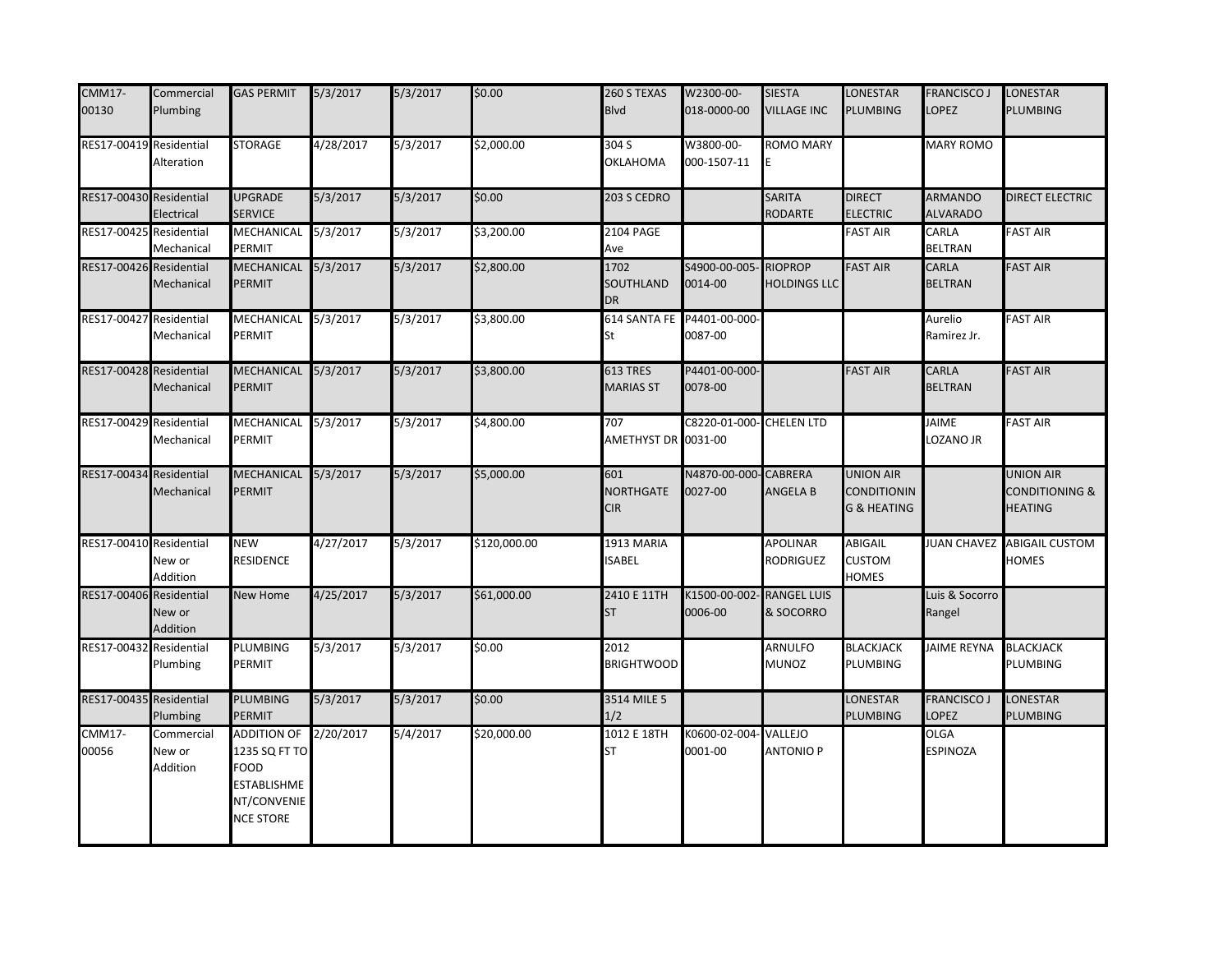| RES17-00436 Residential | Electrical                               | <b>NEW HOME</b>                  | 5/4/2017  | 5/4/2017 | \$0.00       | <b>2104 PAGE</b><br>Ave        |                          |                                                             | VILLANUEVA<br><b>ELECTRIC</b>                   | <b>FRANK D</b><br><b>VILLANUEVA</b>                    | VILLANUEVA<br><b>ELECTRIC</b>            |
|-------------------------|------------------------------------------|----------------------------------|-----------|----------|--------------|--------------------------------|--------------------------|-------------------------------------------------------------|-------------------------------------------------|--------------------------------------------------------|------------------------------------------|
| RES17-00446             | Residential<br>Electrical                | <b>NEW HOME</b>                  | 5/4/2017  | 5/4/2017 | \$0.00       | 1403 FILBERT                   | C8354-00-000<br>0175-00  | <b>ABIGAIL</b><br><b>CUSTOM</b><br><b>HOMES</b>             | TRIPLE A<br><b>ELECTRIC</b>                     | <b>GUADALUPE</b><br><b>RUIZ</b>                        | TRIPLE A ELECTRIC                        |
| RES17-00445             | Residential<br>Electrical                | <b>NEW</b><br><b>RESIDENCE</b>   | 5/4/2017  | 5/4/2017 | \$0.00       | 1913 MARIA<br>SABEL            |                          | <b>APOLINAR</b><br><b>RODRIGUEZ</b>                         |                                                 | <b>GUADALUPE</b><br><b>RUIZ</b>                        | TRIPLE A ELECTRIC                        |
| RES17-00296             | Residential<br>New or<br>Addition        | <b>NEW HOME</b>                  | 3/23/2017 | 5/4/2017 | \$200,420.00 | 503 ORCHARD<br>COURT           | S4847-04-000<br>0016-00  | <b>CINTYA</b><br><b>ALAMO</b>                               |                                                 | <b>CINTYA</b><br><b>ALAMO</b>                          | <b>ALAMO DAYS</b><br><b>TRADE DBA</b>    |
| RES17-00440             | Residential<br>Plumbing                  | PLUMBING<br><b>PERMIT</b>        | 5/4/2017  | 5/4/2017 | \$0.00       | 503 ORCHARD<br>COURT           | S4847-04-000-<br>0016-00 |                                                             | EZ PLUMBING ISAURO H<br><b>SERVICE</b>          | <b>SALINAS</b>                                         | <b>EZ PLUMBING</b><br><b>SERVICE</b>     |
| RES17-00441             | Residential<br>Plumbing                  | PLUMBING<br>PERMIT               | 5/4/2017  | 5/4/2017 | \$0.00       | 1913 MARIA<br><b>ISABEL</b>    |                          | <b>APOLINAR</b><br>RODRIGUEZ                                | <b>R&amp;R</b><br>PLUMBING                      | <b>RENE ROCHA</b>                                      | R & R PLUMBING                           |
| RES17-00442             | Residential<br>Plumbing                  | <b>RE-PIPE</b>                   | 5/4/2017  | 5/4/2017 | \$0.00       | 3414<br><b>DIAMOND</b>         |                          | <b>WESLACO</b><br><b>HOUSING</b><br><b>AUTHORITY</b>        | <b>BPS</b><br><b>PLUMBING</b><br><b>SERVICE</b> | <b>JUAN</b><br><b>BARRERA</b>                          | <b>BPS PLUMBING</b><br><b>SERVICE</b>    |
| RES17-00443             | Residential<br>Plumbing                  | RE-PIPE                          | 5/4/2017  | 5/4/2017 | \$0.00       | 3509<br><b>DIAMOND</b>         |                          | <b>WESLACO</b><br><b>HOUSING</b><br><b>AUTHORITY</b>        |                                                 | <b>JUAN</b><br><b>BARRERA</b>                          | <b>BPS PLUMBING</b><br>SERVICE           |
| RES17-00444 Residential | Plumbing                                 | <b>RE-PIPE</b>                   | 5/4/2017  | 5/4/2017 | \$0.00       | 3521<br><b>DIAMOND</b>         |                          | <b>WESLACO</b><br><b>HOUSING</b><br><b>AUTHORITY</b>        |                                                 | <b>JUAN</b><br><b>BARRERA</b>                          | <b>BPS PLUMBING</b><br><b>SERVICE</b>    |
| RES17-00449             | Residential<br>Electrical                | <b>NEW HOME</b>                  | 5/5/2017  | 5/5/2017 | \$0.00       | 503 ORCHARD<br>COURT           | S4847-04-000-<br>0016-00 |                                                             | PHASE 1<br><b>ELECTRIC</b>                      | <b>MARCO RIOS</b>                                      | PHASE 1 ELECTRIC                         |
| RES17-00448             | Residential<br>Electrical                | POOL PERMIT 5/5/2017             |           | 5/5/2017 | \$0.00       | 1416 LOBELIA<br><b>St</b>      |                          |                                                             | <b>BERNARD'S</b><br><b>ELECTRIC</b>             | <b>HAROLD</b><br><b>JOSEPH JR</b><br><b>BERNARD</b>    | <b>BERNARD'S</b><br><b>ELECTRIC</b>      |
| RES17-00453             | Residential<br>Mechanical                | MECHANICAL 5/5/2017<br>PERMIT    |           | 5/5/2017 | \$5,000.00   | 1508 SANTA<br><b>MARIA St</b>  | R3500-00-000<br>0000-16  | <b>DESIGA</b><br><b>CRYSTAL &amp;</b><br><b>ADAN ANDRES</b> |                                                 | PRO TEMP A/C JUAN MANUEL PRO TEMP A/C<br><b>DAVILA</b> |                                          |
| RES17-00421             | Residential<br>New or<br><b>Addition</b> | <b>NEW HOME</b>                  | 4/28/2017 | 5/5/2017 | \$100,000.00 | 2201<br><b>SALVADOR</b><br>Ave |                          | <b>FELIPE</b><br>CAMACHO                                    |                                                 | <b>FELIPE</b><br>CAMACHO                               | <b>CAMAR HOME</b><br>CONSTRUCTION<br>LLC |
| RES17-00451             | Residential<br>Plumbing                  | <b>NEW HOUSE</b>                 | 5/5/2017  | 5/5/2017 | \$0.00       | 611 S INDIANA W2300-00-<br>AVE | 052-0016-00              | <b>PURL JAMES</b><br><b>DOUGLAS JR</b>                      | <b>DE ALBA</b><br>PLUMBING                      | <b>JUAN F DE</b><br><b>ALBA</b>                        | <b>DE ALBA</b><br>PLUMBING               |
| RES17-00447             | Residential<br>Plumbing                  | <b>PLUMBING</b><br><b>PERMIT</b> | 5/5/2017  | 5/5/2017 | \$0.00       | 1416 LOBELIA<br>St             |                          |                                                             |                                                 | <b>JORGE</b><br><b>ALBERTO</b><br>CRUZ                 | <b>VALDEZ PLUMBING</b>                   |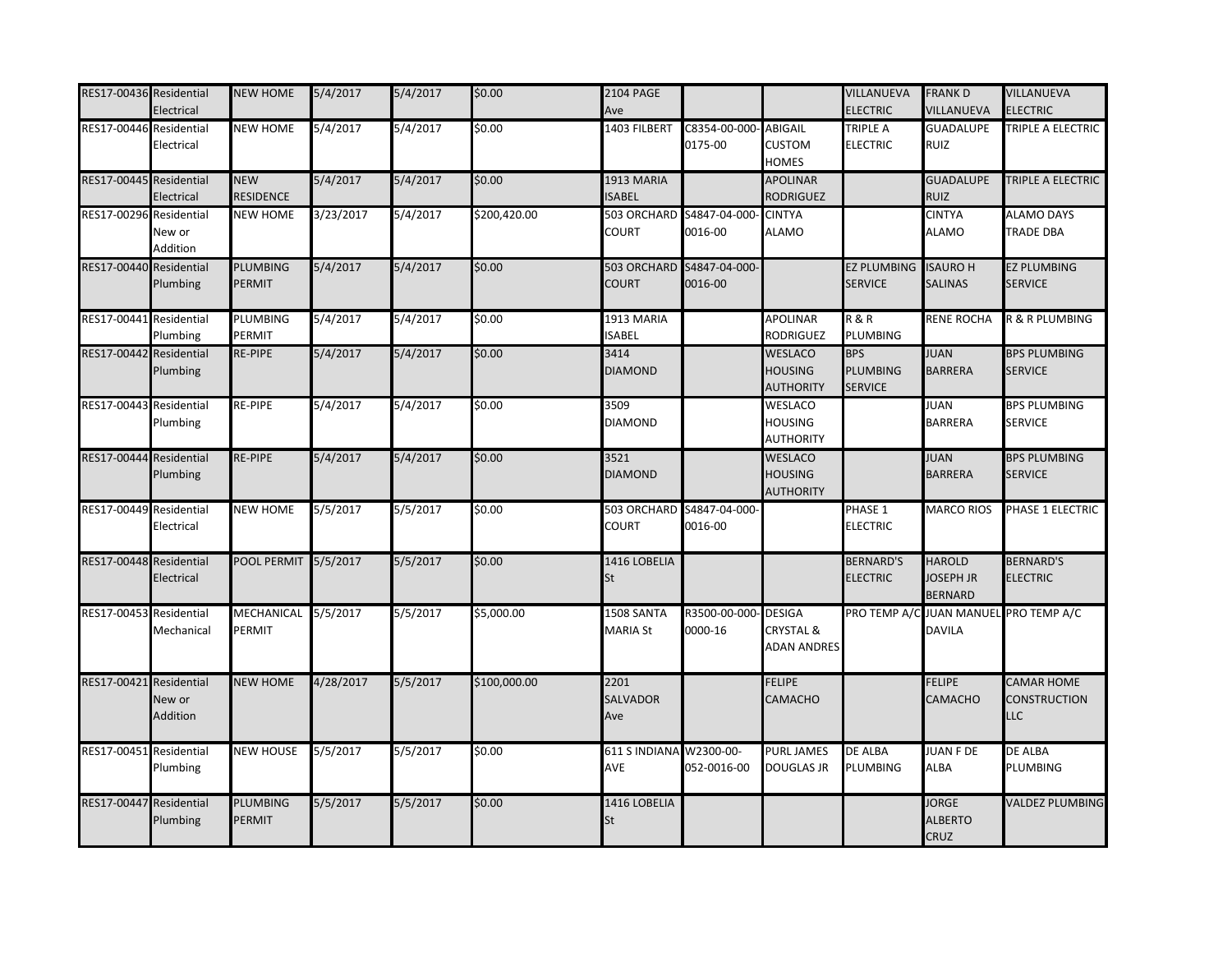| $CMM17-$<br>00133       | Commercial<br>Electrical | <b>ELECTRICAL</b><br>PERMIT                          | 5/8/2017  | 5/8/2017 | \$0.00      | 501 S TEXAS                       | W2300-00-<br>042-0043-00              | <b>TEJAS</b><br><b>BUILDING &amp;</b><br>DEV CO INC      | <b>IC ELECTRIC</b>                                              | <b>JOSE JAVIER</b><br><b>CAVAZOS</b> | <b>JC ELECTRIC</b>                          |
|-------------------------|--------------------------|------------------------------------------------------|-----------|----------|-------------|-----------------------------------|---------------------------------------|----------------------------------------------------------|-----------------------------------------------------------------|--------------------------------------|---------------------------------------------|
| <b>CMM17-</b><br>00136  | Commercial<br>Electrical | RECONNECT                                            | 5/8/2017  | 5/8/2017 | \$0.00      | 718 W 6TH St                      |                                       |                                                          |                                                                 | KHALID ALI                           |                                             |
| <b>CMM17-</b><br>00134  | Commercial<br>Plumbing   | <b>PLUMBING</b><br>PERMIT                            | 5/8/2017  | 5/8/2017 | \$0.00      | 501 S TEXAS                       | W2300-00-<br>042-0043-00              | <b>TEJAS</b><br><b>BUILDING &amp;</b><br>DEV CO INC      | <b>BALDEMAR</b><br><b>FLORES</b><br>PLUMBING                    | <b>BALDEMAR</b><br><b>FLORES</b>     | <b>BALDEMAR FLORES</b><br>PLUMBING          |
| RES17-00295 Residential | Alteration               | <b>PATIO</b>                                         | 3/23/2017 | 5/8/2017 | \$22,000.00 | 3509<br><b>EVERGLADE</b>          | C8354-00-000-<br>0084-00              |                                                          |                                                                 | <b>JOSE L</b><br><b>OROZCO</b>       |                                             |
| RES17-00456 Residential | Electrical               | <b>ELECTRICAL</b><br>PERMIT                          | 5/8/2017  | 5/8/2017 | \$0.00      | 2209 W<br>MIMOSA DR               | M3920-00-006<br>0007-00               | <b>MID POINT</b><br><b>PROPERTIES</b><br>LLC             | <b>IES</b><br>RESIDENTIAL<br><b>INC</b>                         | <b>JOSE MARIO</b><br>VASQUEZ         | <b>ES RESIDENTIAL</b><br>INC                |
| RES17-00373 Residential | New or<br>Addition       | <b>NEW HOME</b>                                      | 4/13/2017 | 5/8/2017 | \$60,000.00 | 3600 SPANISH<br><b>OAK</b>        | P5005-01-00B<br>0008-00               | <b>GENARO</b><br>CANUT                                   | $G & G$ C<br>CONSTRUCTIO CANTU<br>N INC                         | <b>GERNARO</b>                       | G & GC<br><b>CONSTRUCTION</b><br><b>INC</b> |
| RES17-00461 Residential | Electrical               | <b>ELECTICAL</b><br>PERMIT                           | 5/9/2017  | 5/9/2017 | \$0.00      | 613 E CALLE<br>LEE GARZA          |                                       |                                                          |                                                                 | ROBERTO JR<br><b>GARZA</b>           | <b>D-WYE ELECTRIC</b>                       |
| RES17-00462 Residential | Electrical               | <b>NEW HOME</b>                                      | 5/9/2017  | 5/9/2017 | \$0.00      | 707<br>AMETHYST DR 0031-00        | <b>C8220-01-000- CHELEN LTD</b>       |                                                          | JR ELECTRIC & ROBERTO<br>AC                                     | <b>ONTIVEROS</b>                     | JR ELECTRIC & AC                            |
| RES17-00353 Residential | New or<br>Addition       | <b>TREE FARM -</b><br><b>BARN</b>                    | 4/10/2017 | 5/9/2017 | \$15,000.00 | 2305N<br><b>INTERNATION</b><br>AL |                                       | <b>WALLY</b><br><b>GUERRA</b>                            |                                                                 | <b>WALLY</b><br><b>GUERRA</b>        |                                             |
| RES17-00467 Residential | Plumbing                 | <b>NEW HOME</b>                                      | 5/9/2017  | 5/9/2017 | \$0.00      | 1317 JACINTH<br>Ave               | C8220-03-000- LONNIE BERRY<br>0108-00 |                                                          |                                                                 | <b>CESAR</b><br>VILLARREAL           | <b>CESAR VILLAREAL</b><br><b>NC</b>         |
| RES17-00463 Residential | Plumbing                 | <b>PLUMBING</b><br>PERMIT                            | 5/9/2017  | 5/9/2017 | \$0.00      | 2413 LAS<br><b>BRISAS</b>         | L3135-01-000-<br>0002-00              | <b>LUIS MIGUEL</b><br><b>GONZALEZ</b>                    | <b>BLACKJACK</b><br>PLUMBING                                    | <b>JAIME REYNA</b>                   | <b>BLACKJACK</b><br><b>PLUMBING</b>         |
| RES17-00464 Residential | Plumbing                 | <b>PLUMBING</b><br>PERMIT                            | 5/9/2017  | 5/9/2017 | \$0.00      | 2201<br>SALVADOR<br>Ave           |                                       |                                                          | <b>BLACKJACK</b><br>PLUMBING                                    | <b>JAIME REYNA</b>                   | <b>BLACKJACK</b><br><b>PLUMBING</b>         |
| RES17-00466 Residential | Plumbing                 | <b>PLUMBING</b><br>PERMIT                            | 5/9/2017  | 5/9/2017 | \$0.00      | 1919 N<br><b>FOREST Ln</b>        | W5700-02-<br>000-0008-00              | <b>HICKS</b><br>RONALD D & E PLUMBING<br>CARMEN          | RUDY'S                                                          | <b>RODOLFOZ</b><br><b>RODRIGUEZ</b>  | <b>RUDY'S PLUMBING</b>                      |
| RES17-00460 Residential | Plumbing                 | <b>WATER</b><br><b>SOFTNER</b><br><b>NSTALLATION</b> | 5/9/2017  | 5/9/2017 | \$0.00      | 1008 S<br><b>NDIANA AVE</b>       | H2850-00-004<br>0004-00               | <b>CAMACHO</b><br><b>DELILAH DE</b><br><b>LOS SANTOS</b> | <b>SWEET WATER ROGELIO JR</b><br><b>HOME</b><br><b>SERVICES</b> | <b>ARENAS</b>                        | <b>SWEET WATER</b><br>HOME SERVICES         |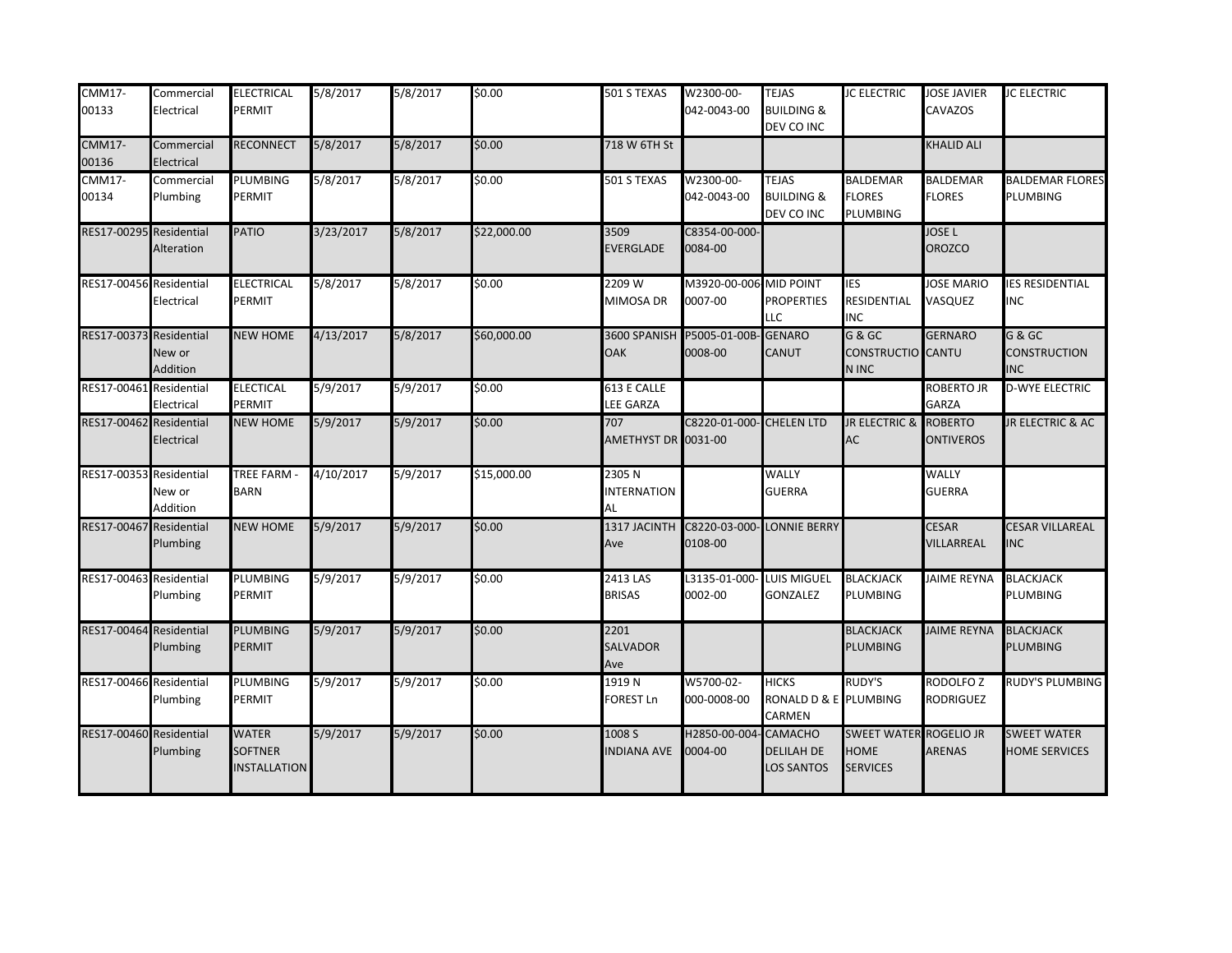| RES17-00470 Residential | Electrical                        | <b>CLOSING</b><br><b>CARPORT -</b><br><b>EXTENDING</b><br>LIVING ROOM<br>& KITCHEN<br>12X24 | 5/10/2017 | 5/10/2017 | \$0.00     | 701 E WITMER<br>St            |                                        | <b>JESUS D</b><br><b>RODRIGUEZ</b>                                     | VILLANUEVA<br><b>ELECTRIC</b>                             | FRANK D<br>VILLANUEVA            | VILLANUEVA<br><b>ELECTRIC</b>                             |
|-------------------------|-----------------------------------|---------------------------------------------------------------------------------------------|-----------|-----------|------------|-------------------------------|----------------------------------------|------------------------------------------------------------------------|-----------------------------------------------------------|----------------------------------|-----------------------------------------------------------|
| RES17-00469             | Residential<br>Electrical         | <b>ELECTRICAL</b><br>PERMIT                                                                 | 5/10/2017 | 5/10/2017 | \$0.00     | 2000<br><b>SALVADOR</b>       | S5447-00-000<br>0193-00                | <b>ULISSES AVILA</b>                                                   | VELASQUEZ<br><b>ELECTRIC</b>                              | <b>TOMAS G</b><br>VELASQUEZ      | VELASQUEZ<br><b>ELECTRIC</b>                              |
| RES17-00468             | Residential<br>Electrical         | <b>NEW HOME</b>                                                                             | 5/10/2017 | 5/10/2017 | \$0.00     | 2012<br><b>BRIGHTWOOD</b>     |                                        | ARNULFO<br>MUNOZ                                                       |                                                           | ARNULFO<br><b>MUNOZ</b>          | VILLANUEVA<br><b>ELECTRIC</b>                             |
| RES17-00437             | Residential<br>New or<br>Addition | <b>STORAGE</b><br><b>SHED</b>                                                               | 5/4/2017  | 5/10/2017 | \$1,600.00 | 802 E<br>JEFFERSON ST 0005-00 | T1380-00-002                           | <b>AGUILAR</b><br><b>ROBERTO &amp;</b><br>DIANA DIAZ<br><b>HIDROGO</b> |                                                           | ROBERT<br><b>AGUILAR</b>         |                                                           |
| <b>CMM17-</b><br>00139  | Commercial<br>Electrical          | <b>ELECTRICAL</b><br>PERMIT                                                                 | 5/11/2017 | 5/11/2017 | \$0.00     | <b>BLVD</b>                   | 2990 N TEXAS A1311-02-000<br>000A-00   | <b>AGUILERA</b><br>REAL ESTATE<br><b>HOLDINGS LLC</b>                  | <b>DAVID'S</b><br><b>ELECTRIC</b>                         | <b>DAVID</b><br>OROCIO           | DAVID'S ELECTRIC                                          |
| RES17-00481             | Residential<br>Electrical         | <b>ELECTRICAL</b><br>PERMIT                                                                 | 5/11/2017 | 5/11/2017 | \$0.00     | 1400<br>CARNELIAN             |                                        | <b>TUSCANY</b><br><b>CUSTOM</b><br>HOME LLC                            | <b>TRIPLE A</b><br><b>ELECTRIC</b>                        | <b>GUADALUPE</b><br><b>RUIZ</b>  | TRIPLE A ELECTRIC                                         |
| RES17-00474             | Residential<br>Electrical         | <b>ELECTRICAL</b><br>PERMIT<br><b>HOUSE METER</b><br>FOR UNIT 14-<br>15                     | 5/11/2017 | 5/11/2017 | \$0.00     | 318 E 18TH St                 | V3625-00-000<br>0001-00                | <b>RST TEXAS</b><br><b>REAL ESTATE</b><br>LP                           | <b>SOUTH TEXAS</b><br><b>ELECTRICAL</b><br><b>SYSTEMS</b> | <b>JAVIER</b><br><b>ALVARADO</b> | <b>SOUTH TEXAS</b><br><b>ELECTRICAL</b><br><b>SYSTEMS</b> |
| RES17-00475             | Residential<br>Electrical         | <b>ELECTRICAL</b><br>PERMIT T/P                                                             | 5/11/2017 | 5/11/2017 | \$0.00     | Unit 44,45                    | 318 E 18TH St, V3625-00-000<br>0001-00 | <b>RST TEXAS</b><br><b>REAL ESTATE</b><br>LP                           | <b>SOUTH TEXAS</b><br><b>ELECTRICAL</b><br><b>SYSTEMS</b> | <b>JAVIER</b><br>ALVARADO        | <b>SOUTH TEXAS</b><br><b>ELECTRICAL</b><br><b>SYSTEMS</b> |
| RES17-00476             | Residential<br>Electrical         |                                                                                             | 5/11/2017 | 5/11/2017 | \$0.00     | 600 S BRIDGE<br>AVE, #220     | W3800-00-<br>640-0000-08               | <b>DITTBURNER</b><br>LARRY                                             | <b>JAVIER DE LA</b><br>O ELETRIC                          |                                  | JAVIER DE LA O<br><b>ELETRIC</b>                          |
| RES17-00477             | Residential<br>Electrical         |                                                                                             | 5/11/2017 | 5/11/2017 | \$0.00     | 600 S BRIDGE<br>AVE, #150     | W3800-00-<br>640-0000-08               | <b>DITTBURNER</b><br>LARRY                                             | <b>JAVIER DE LA</b><br>O                                  |                                  | JAVIER DE LA O<br><b>ELECTRIC</b>                         |
| RES17-00473             | Residential<br><b>Plumbing</b>    | PLUMBING<br>PERMIT                                                                          | 5/11/2017 | 5/11/2017 | \$0.00     | 613 TRES<br><b>MARIAS ST</b>  | P4401-00-000-<br>0078-00               |                                                                        |                                                           | ANIBAL<br>VALDEZ                 | VALDEZ PLUMBING                                           |
| RES17-00478             | Residential<br>Plumbing           | <b>PLUMBING</b><br>PERMIT                                                                   | 5/11/2017 | 5/11/2017 | \$0.00     | 707<br>AMETHYST DR 0031-00    | C8220-01-000                           | <b>CHELEN LTD</b>                                                      | <b>MONCIVAIS</b><br><b>PLUMBING</b><br><b>TECH</b>        | DANIEL<br><b>MONCIVAIS</b>       | <b>MONCIVAIS</b><br>PLUMBING TECH                         |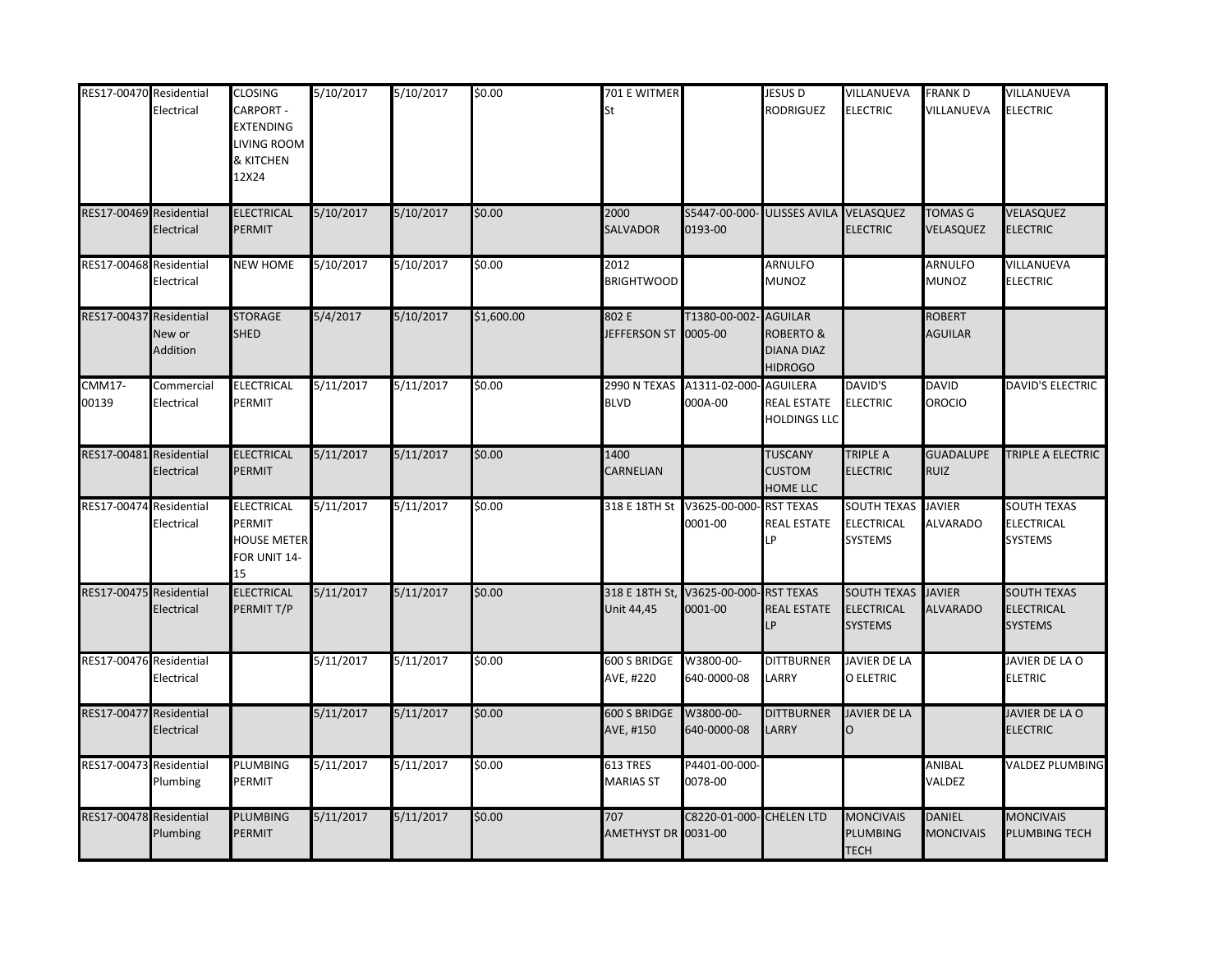| RES17-00479 Residential | Plumbing                         | PLUMBING<br>PERMIT                          | 5/11/2017 | 5/11/2017 | \$0.00          | 3718<br><b>DIAMOND</b><br>Blvd             | C2675-01-000-WESLACO<br>0013-00 | <b>HOUSING</b><br><b>AUTHORITY</b>                   | <b>BPS</b><br>PLUMBING<br><b>SERVICE</b>                  | JUAN<br><b>BARRERA</b>                | <b>BPS PLUMBING</b><br><b>SERVICE</b>                    |
|-------------------------|----------------------------------|---------------------------------------------|-----------|-----------|-----------------|--------------------------------------------|---------------------------------|------------------------------------------------------|-----------------------------------------------------------|---------------------------------------|----------------------------------------------------------|
| RES17-00480 Residential | Plumbing                         | <b>PLUMBING</b><br>PERMIT RE-<br>PIPE       | 5/11/2017 | 5/11/2017 | \$0.00          | 3418<br><b>DIAMOND</b><br><b>Blvd</b>      | C2675-01-000<br>0031-00         | <b>WESLACO</b><br><b>HOUSING</b><br><b>AUTHORITY</b> |                                                           | <b>JUAN</b><br><b>BARRERA</b>         | <b>BPS PLUMBING</b><br><b>SERVICE</b>                    |
| RES17-00457 Residential | Alteration                       | <b>STORAGE</b><br><b>SHED</b>               | 5/8/2017  | 5/12/2017 | \$3,000.00      | 612 AGUILA<br>Ave                          |                                 |                                                      |                                                           | <b>FERNANDO X</b><br><b>GUTIERREZ</b> |                                                          |
| RES17-00482 Residential | Mechanical                       | RESDIENTIAL<br><b>HOME</b>                  | 5/12/2017 | 5/12/2017 | \$3,200.00      | 1400<br>CARNELIAN                          |                                 | <b>TUSCANY</b><br><b>CUSTOM</b><br><b>HOME LLC</b>   | <b>COMPLETE</b><br><b>MAINTENANC</b><br><b>E SERVICES</b> | <b>CESAR</b><br><b>SOLANO</b>         | <b>COMPLETE</b><br><b>MAINTENANCE</b><br><b>SERVICES</b> |
| RES17-00433 Residential | New or<br>Addition               | <b>DRIVEWAY</b><br><b>ADDITION</b><br>10X22 | 5/3/2017  | 5/12/2017 | \$800.00        | 705 LINCOLN<br><b>ST</b>                   | T1380-00-003<br>0027-00         | <b>RODRIGUEZ</b><br><b>MARIA ELENA</b>               |                                                           | RAUL MATA                             |                                                          |
| RES17-00438 Residential | New or<br>Addition               | <b>NEW HOME</b>                             | 5/4/2017  | 5/12/2017 | \$120,000.00    | <b>2100 PAGE</b><br>Ave                    | S5447-00-000-<br>0227-00        | <b>JAIME</b><br><b>GUERRA</b>                        | <b>LIGHTNING</b><br>CONSTRUCTIO GUERRA                    | <b>JAIME</b>                          | <b>LIGHTNING</b><br><b>CONSTRUCTION</b>                  |
| RES17-00485 Residential | Plumbing                         | <b>NEW HOME</b>                             | 5/12/2017 | 5/12/2017 | \$0.00          | <b>3608 PECAN</b><br><b>GROVE Dr</b>       |                                 |                                                      |                                                           | <b>CESAR</b><br>VILLARREAL            | <b>CESAR VILLAREAL</b><br>INC                            |
| <b>CMM17-</b><br>00141  | Commercial<br>Electrical         | <b>TACKLE &amp;</b><br><b>FISHING SHOP</b>  | 5/15/2017 | 5/15/2017 | \$0.00          | 2625 N TEXAS                               | T1200-00-001-<br>0001-00        |                                                      |                                                           | <b>MANUEL</b><br><b>CADENA</b>        |                                                          |
| <b>CMM17-</b><br>00073  | Commercial<br>New or<br>Addition | MULTI-FAMILY 3/9/2017                       |           | 5/15/2017 | \$10,000,000.00 | 2601 S<br><b>BORDER</b>                    |                                 |                                                      | T-MARQ<br><b>CONSTRUCTIO</b><br>N COMPANY,<br>LLC         | <b>STEVE LOLLIS</b>                   | T-MARQ<br><b>CONSTRUCTION</b><br>COMPANY, LLC            |
| RES17-00489 Residential | Electrical                       | RECONNECT                                   | 5/15/2017 | 5/15/2017 | \$0.00          | <b>1907 MARIA</b><br>SABEL St, Apt 0022-00 | S0650-00-000                    | <b>GILL EDWARD</b><br>T & EDITH A                    |                                                           | ELIZABETH<br><b>SANCHEZ</b>           |                                                          |
| RES17-00491 Residential | Electrical                       | <b>RECONNECT</b>                            | 5/15/2017 | 5/15/2017 | \$0.00          | 702 S<br>LOUISIANA<br>AVE                  | S7600-00-001<br>0002-00         | <b>CAVAZOS</b><br><b>STEPHEN A</b>                   |                                                           | <b>DANIEL</b><br><b>VILLEGAS</b>      |                                                          |
| RES17-00417 Residential | New or<br>Addition               | <b>NEW HOME</b>                             | 4/28/2017 | 5/15/2017 | \$114,000.00    | <b>3608 PECAN</b><br><b>GROVE Dr</b>       |                                 | <b>ELIZABETH</b><br><b>CARDENAS</b>                  |                                                           | <b>ELIZABETH</b><br><b>CARDENAS</b>   | <b>CJE</b><br>CONSTRUCTION<br>LLC                        |
| RES17-00431 Residential | New or<br>Addition               | <b>NEW HOME</b>                             | 5/3/2017  | 5/15/2017 | \$130,000.00    | 701 AGUILA                                 | R0935-02-000-<br>0038-00        | <b>OSCAR VELA</b><br>JR                              | <b>LIMAS</b><br>CONTRUCTIO                                | CRUZ LEONEL<br>LIMAS                  | LIMAS<br><b>CONTRUCTION</b>                              |
| RES17-00488 Residential | Plumbing                         | <b>PLUMBING</b><br>PERMIT                   | 5/15/2017 | 5/15/2017 | \$0.00          | 3114<br>VENEZUELA<br>Ave                   | B2160-00-001<br>0014-00         | <b>VILLALOBOS</b><br><b>SERGIO</b>                   | <b>P SERVICES</b>                                         | <b>REFUGIO</b><br><b>JIMENEZ</b>      | J P SERVICES                                             |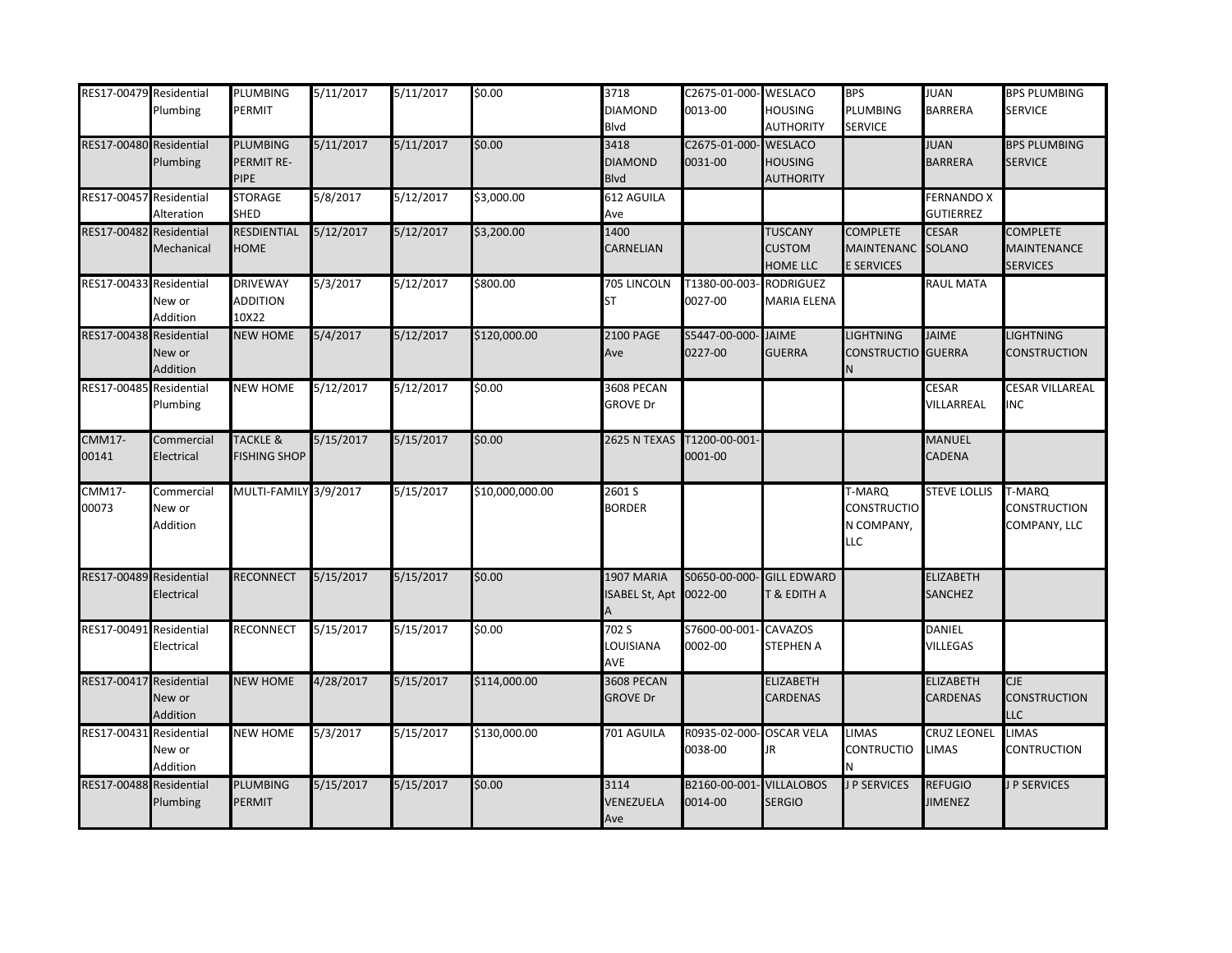| <b>CMM17-</b>           | Commercial                       |                                                     | 5/16/2017 | 5/16/2017 | \$0.00       | 409 S                                   | W2300-00-                            | HARREN JOE T                                      |                                                | Margo                                |                                                    |
|-------------------------|----------------------------------|-----------------------------------------------------|-----------|-----------|--------------|-----------------------------------------|--------------------------------------|---------------------------------------------------|------------------------------------------------|--------------------------------------|----------------------------------------------------|
| 00144                   | Electrical                       |                                                     |           |           |              | MISSOURI AVE 034-0020-00                |                                      | CPA                                               |                                                | Sunderland                           |                                                    |
| <b>CMM17-</b><br>00143  | Commercial<br>Mechanical         | MECHANICAL<br>PERMIT                                | 5/16/2017 | 5/16/2017 | \$10,000.00  | 1221 E 10TH<br>St, Suite 107            |                                      |                                                   | RKS AIR LLC                                    | <b>RICARDO</b><br><b>ARGUELLAS</b>   | <b>RKS AIR LLC</b>                                 |
| <b>CMM17-</b><br>00137  | Commercial<br>New or<br>Addition | ADDITION FOR 5/9/2017<br>CHILDCARE                  |           | 5/16/2017 | \$4,205.00   | 1221 E 10TH<br>St, Suite 102            |                                      | MAGDALENA<br>LEVINE                               |                                                | MAGDALENA<br><b>LEVINE</b>           |                                                    |
| RES17-00493             | Residential<br>Electrical        | <b>NEW HOME</b><br>RENEWAL OF<br>PERMIT<br>#1500127 | 5/16/2017 | 5/16/2017 | \$0.00       | 3114<br>VENEZUELA<br>Ave                | B2160-00-001<br>0014-00              | <b>VILLALOBOS</b><br><b>SERGIO</b>                | <b>JAS ELECTRIC</b><br><b>INC</b>              | <b>GERARDO</b><br><b>CASAREZ</b>     | JAS ELECTRIC INC                                   |
| RES17-00492 Residential | Plumbing                         | PLUMBING<br>PERMIT                                  | 5/16/2017 | 5/16/2017 | \$0.00       | 2100 PAGE<br>Ave                        | S5447-00-000-<br>0227-00             | <b>JAIME</b><br><b>GUERRA</b>                     | <b>BLACKJACK</b><br><b>PLUMBING</b>            | <b>JAIME REYNA</b>                   | <b>BLACKJACK</b><br>PLUMBING                       |
| <b>CMM17-</b><br>00147  | Commercial<br>Electrical         | <b>ELECTRICAL</b><br><b>PERMIT</b>                  | 5/17/2017 | 5/17/2017 | \$0.00       | 2601 S<br><b>BORDER</b>                 |                                      |                                                   | <b>ARCHIE'S</b><br><b>ELECTRIC INC</b>         | LUIS <sub>G</sub><br><b>HINOJOSA</b> | <b>ARCHIE'S ELECTRIC</b><br><b>INC</b>             |
| <b>CMM17-</b><br>00145  | Commercial<br>Electrical         | RETAIL STORE 5/17/2017                              |           | 5/17/2017 | \$0.00       | 413 W PIKE<br>Blvd, Suite B             | E7200-00-020<br>0018-00              | <b>WILSON</b><br>CHARLES A &<br><b>MARIA M</b>    |                                                | JOHN B<br><b>DRULEY</b>              |                                                    |
| RES17-00495 Residential | Electrical                       | <b>ELECTRICAL</b><br>PERMIT                         | 5/17/2017 | 5/17/2017 | \$0.00       | 600 S BRIDGE<br>Ave, Bldg 143           | W3800-00-<br>640-0000-08             | <b>DITTBURNER</b><br>LARRY                        | <b>JAVIER DE LA</b><br>O ELECTRIC              | <b>JAVIER DE LA</b><br>O             | JAVIER DE LA O                                     |
| RES17-00496 Residential | Electrical                       | ELECTRICAL<br>PERMIT                                | 5/17/2017 | 5/17/2017 | \$0.00       | 600 S BRIDGE W3800-00-<br>Ave, Bldg 707 | 640-0000-08                          | <b>DITTBURNER</b><br>LARRY                        | JAVIER DE LA<br>O ELECTRIC                     | <b>JAVIER DE LA</b><br>О             | JAVIER DE LA O                                     |
| RES17-00494 Residential | Electrical                       | RECONNECT                                           | 5/17/2017 | 5/17/2017 | \$0.00       | 1408 E<br><b>CLIFTON ST</b>             | D1000-01-009<br>0008-00              | <b>MARTINEZ</b><br><b>MELISSA</b><br><b>REYES</b> |                                                | <b>CODY</b><br><b>MARTINEZ</b>       |                                                    |
| RES17-00076 Residential | New or<br>Addition               | <b>4 PLEX APTS</b>                                  | 1/16/2017 | 5/17/2017 | \$200,000.00 | 3100<br><b>ROSEMARY</b>                 |                                      | <b>BLANCO</b><br><b>ENTERPRISES</b><br>LTD        | <b>BLANCO</b><br>CONSTRUCTIO GONZALEZ<br>N LTD | <b>BENITO G</b>                      | <b>BLANCO</b><br>CONSTRUCTION<br>LTD               |
| RES17-00077 Residential | New or<br>Addition               | <b>4 PLEX APTS</b>                                  | 1/16/2017 | 5/17/2017 | \$200,000.00 | 2912<br><b>ROSEMARY</b>                 |                                      |                                                   | <b>BLANCO</b><br>CONSTRUCTIO GONZALEZ<br>N LTD | <b>BENITO G</b>                      | <b>BLANCO</b><br>CONSTRUCTION<br>LTD               |
| RES17-00450 Residential | New or<br>Addition               | DECK/PATIO<br>10X24                                 | 5/5/2017  | 5/17/2017 | \$500.00     | <b>113 N IOWA</b>                       | G5600-00-009<br>0013-00              | <b>ROSANELI</b><br><b>RIOJAS</b>                  |                                                | ROSANELI<br><b>RIOJAS</b>            |                                                    |
| RES17-00439 Residential | New or<br>Addition               | <b>NEW</b><br>RESIDENTIAL                           | 5/4/2017  | 5/17/2017 | \$83,825.00  |                                         | 713 PANCHITA P4401-00-000<br>0100-00 | <b>ANTHONY</b><br><b>WASHINGTON</b><br>JR.        | VILLA DEL SOL<br><b>CONSTRUCTIO</b><br>N LLC   |                                      | <b>VILLA DEL SOL</b><br><b>CONSTRUCTION</b><br>LLC |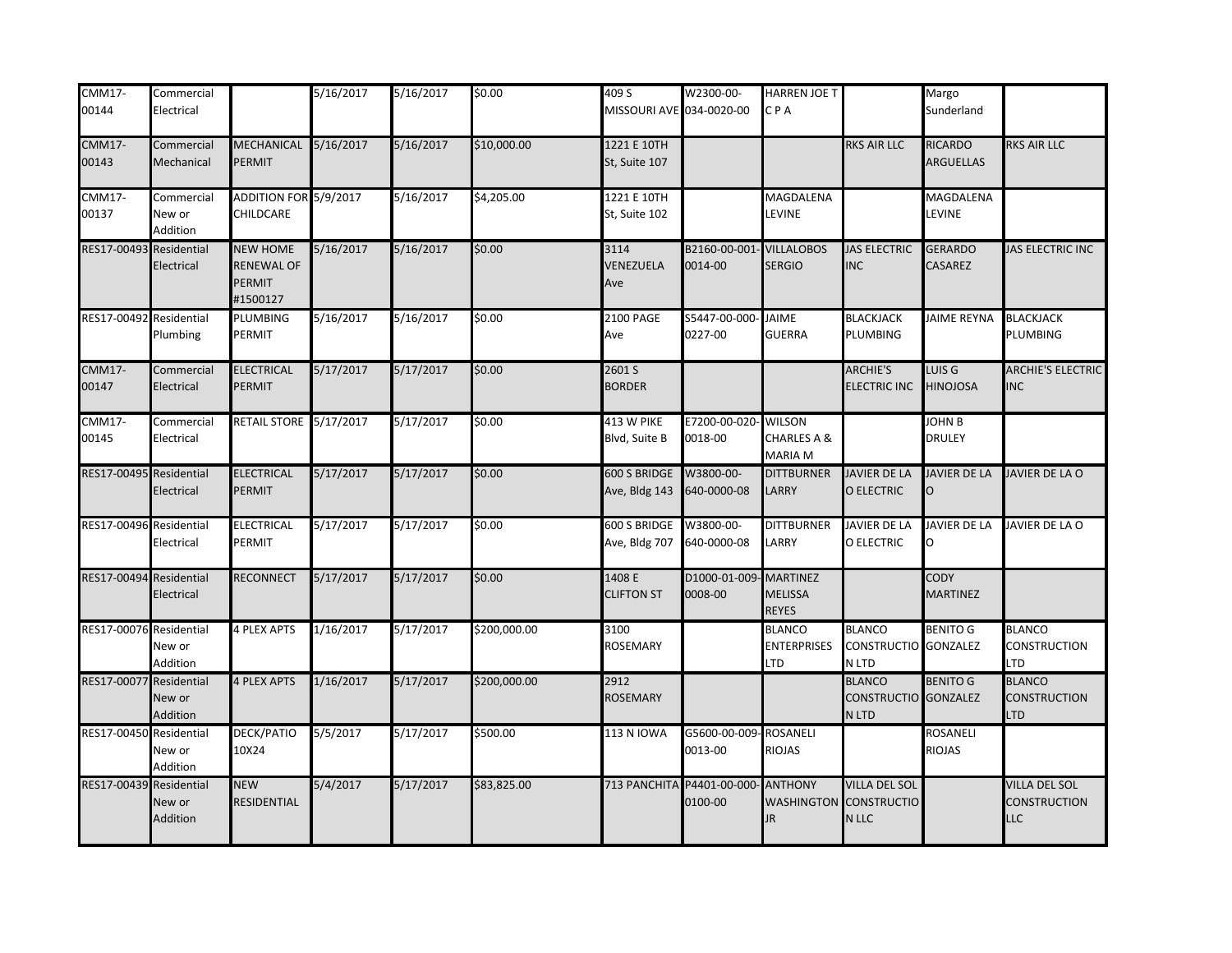| RES17-00498 Residential | Plumbing                         | <b>NEW</b><br>RESIDENTIAL                             | 5/17/2017 | 5/17/2017 | \$0.00      |                                      | 713 PANCHITA P4401-00-000- ANTHONY<br>0100-00 | <b>WASHINGTON PLUMBING</b>                                    | J ELIZONDO                                               | <b>JESUS ELOY</b><br><b>ELIZONGO JR</b>       | J ELIZONDO<br>PLUMBING LLC                         |
|-------------------------|----------------------------------|-------------------------------------------------------|-----------|-----------|-------------|--------------------------------------|-----------------------------------------------|---------------------------------------------------------------|----------------------------------------------------------|-----------------------------------------------|----------------------------------------------------|
|                         |                                  |                                                       |           |           |             |                                      |                                               | JR.                                                           | LLC                                                      |                                               |                                                    |
| RES17-00497 Residential | Plumbing                         | <b>PLUMBING</b><br>PERMIT                             | 5/17/2017 | 5/17/2017 | \$0.00      | Unit 44,45                           | 318 E 18TH St, V3625-00-000<br>0001-00        | <b>RST TEXAS</b><br><b>REAL ESTATE</b><br>P                   |                                                          | <b>ANIBAL</b><br><b>VALDEZ</b>                | <b>VALDEZ PLUMBING</b>                             |
| <b>CMM17-</b><br>00138  | Commercial<br>New or<br>Addition | <b>FINISH OUT</b>                                     | 5/9/2017  | 5/18/2017 | \$20,000.00 | 1609 N INT'L<br><b>BLVD, Suite H</b> | L1063-00-002<br>0001-00                       | <b>RST TEXAS</b><br><b>REAL ESTATE</b><br>LP                  | RST TX REAL<br><b>ESTATE</b>                             |                                               | <b>RST TX REAL</b><br><b>ESTATE</b>                |
| RES17-00499 Residential | Electrical                       | <b>ELECTRCIAL</b><br>PERMIT                           | 5/18/2017 | 5/18/2017 | \$0.00      | <b>1204 JOYCE</b>                    |                                               |                                                               | <b>DIRECT</b><br><b>ELECTRIC</b>                         | <b>ARMANDO</b><br><b>ALVARADO</b>             | <b>DIRECT ELECTRIC</b>                             |
| RES17-00502 Residential | Electrical                       | <b>NEW HOME</b>                                       | 5/18/2017 | 5/18/2017 | \$0.00      | Ave                                  | 1317 JACINTH C8220-03-000-<br>0108-00         | <b>LONNIE BERRY</b>                                           | <b>IES</b><br>RESIDENTIAL<br><b>INC</b>                  | <b>JOSE MARIO</b><br>VASQUEZ                  | <b>IES RESIDENTIAL</b><br>INC                      |
| RES17-00505 Residential | Mechanical                       | <b>NEW HOME</b>                                       | 5/18/2017 | 5/18/2017 | \$4,000.00  | 2209 W<br>MIMOSA DR                  | M3920-00-006<br>0007-00                       | <b>MID POINT</b><br><b>PROPERTIES</b><br>LLC                  | E AND E AIR<br><b>CONDITIONIN</b><br><b>GINC</b>         | <b>ARMANDO</b><br><b>PICHARDO</b>             | E AND E AIR<br>CONDITIONING<br><b>INC</b>          |
| RES17-00465 Residential | New or<br>Addition               | RECREATIONA 5/9/2017<br>PORCH                         |           | 5/18/2017 | \$3,500.00  | AVE                                  | 119 N ILLINOIS G5600-00-008-<br>0011-00       | <b>TREVINO</b><br>CANDELARIO<br>&<br>CANDELARIO<br>TREVINO JR |                                                          | CANDELARIO<br><b>TREVINO</b>                  |                                                    |
| RES17-00500 Residential | Plumbing                         | INSTALLATION 5/18/2017<br>OF WATER<br><b>SOFTENER</b> |           | 5/18/2017 | \$0.00      | 825 W MILE<br>10N                    |                                               | MARIBEL<br><b>TORRES</b>                                      | SWEET WATER ROGELIO JR<br><b>HOME</b><br><b>SERVICES</b> | <b>ARENAS</b>                                 | <b>SWEET WATER</b><br><b>HOME SERVICES</b>         |
| RES17-00501 Residential | Plumbing                         | <b>NEW HOME</b>                                       | 5/18/2017 | 5/18/2017 | \$0.00      | 701 AGUILA                           | R0935-02-000-<br>0038-00                      | <b>OSCAR VELA</b><br>JR.                                      | <b>PLUMBING</b>                                          |                                               | ROEL RAMIREZ ROEL RAMIREZ ROEL RAMIREZ<br>PLUMBING |
| RES17-00504 Residential | Plumbing                         | <b>VILLA</b><br><b>ESCONDIDA</b><br>PH III - #46,47   | 5/18/2017 | 5/18/2017 | \$0.00      | Unit 46,47                           | 318 E 18TH St, V3625-00-000<br>0001-00        | <b>RST TEXAS</b><br>REAL ESTATE<br>IP.                        |                                                          | <b>ANIBAL</b><br><b>VALDEZ</b>                | <b>VALDEZ PLUMBING</b>                             |
| RES17-00509 Residential | Electrical                       | <b>RECONNECT</b>                                      | 5/19/2017 | 5/19/2017 | \$0.00      | <b>1208 W PIKE</b><br>Blvd           | P6650-00-000<br>0001-00                       | <b>ROMA MARY</b>                                              |                                                          | <b>IRENE</b><br><b>GONZALEZ</b>               |                                                    |
| RES17-00510 Residential | Mechanical                       | MECHANICAL 5/19/2017<br>PERMIT                        |           | 5/19/2017 | \$2,500.00  | 321 STONE<br>RIDGE Dr                | R3485-00-000<br>0017-00                       | LB/MB<br><b>INSVESTMENT</b><br>S INC                          | HARCO A/C                                                | <b>JUAN G</b><br><b>GUILLEN</b>               | HARCO A/C                                          |
| RES17-00511 Residential | Mechanical                       | <b>NEW HOME</b><br>RENEWAL OF<br>PERMIT<br>#1500127   | 5/19/2017 | 5/19/2017 | \$2,700.00  | 3114<br>VENEZUELA<br>Ave             | B2160-00-001<br>0014-00                       | <b>VILLALOBOS</b><br><b>SERGIO</b>                            |                                                          | <b>JOSE</b><br><b>ANTONIO</b><br><b>REYNA</b> |                                                    |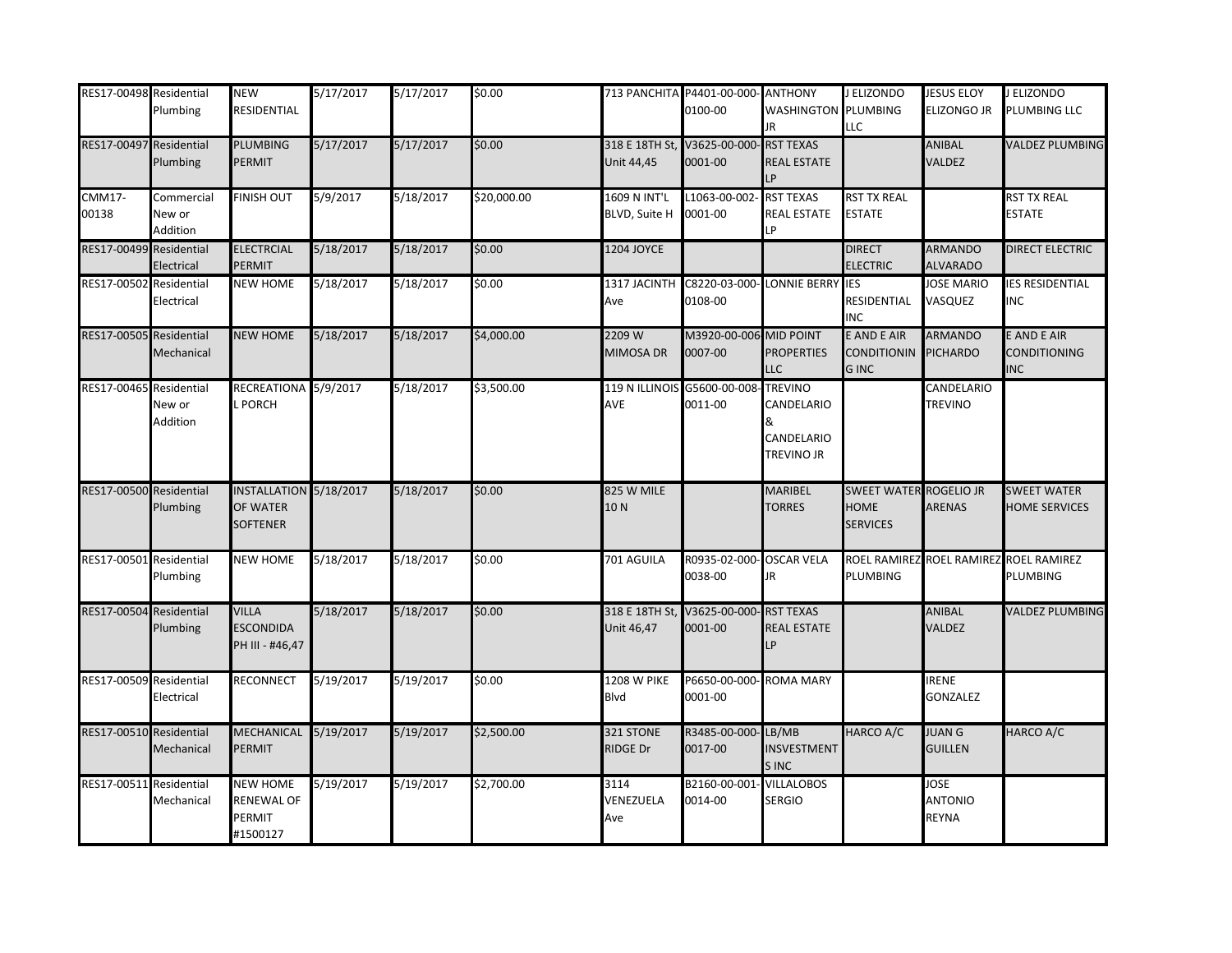| RES17-00484 Residential | New or<br>Addition                | <b>INSTALL A</b><br><b>SHED FOR</b><br><b>STORAGE</b> | 5/12/2017 | 5/19/2017 | \$2,200.00  | 3508<br><b>MAGNOLIA</b><br><b>POINTE</b> | P5005-01-00D-ALMANZA<br>0024-00 | <b>OLIVIA</b>                                     |                                    | <b>OLIVIA</b><br><b>ALMANZA</b>     |                                             |
|-------------------------|-----------------------------------|-------------------------------------------------------|-----------|-----------|-------------|------------------------------------------|---------------------------------|---------------------------------------------------|------------------------------------|-------------------------------------|---------------------------------------------|
| RES17-00459 Residential | New or<br>Addition                | <b>NEW FRAME</b><br><b>HOME</b>                       | 5/9/2017  | 5/19/2017 | \$30,000.00 | 415 SGT<br><b>ROSAS St</b>               | D4400-01-000<br>0018-00         | <b>MORALES</b><br>JOSE C &<br><b>GUADALUPE</b>    |                                    | <b>BERNICE</b><br><b>SANCHEZ</b>    |                                             |
| RES17-00424             | Residential<br>New or<br>Addition | <b>NEW HOME</b>                                       | 5/2/2017  | 5/19/2017 | \$15,000.00 | 1511 JUDI                                |                                 | <b>JUAN AGUILAR</b>                               |                                    | <b>JUAN AGUILAR</b>                 |                                             |
| <b>CMM17-</b><br>00148  | Commercial<br>Electrical          | <b>FINISH OUT</b>                                     | 5/22/2017 | 5/22/2017 | \$0.00      | 1609 N INT'L<br><b>BLVD</b>              | L1063-00-002-<br>0001-00        | <b>RST TEXAS</b><br><b>REAL ESTATE</b><br>LP      | <b>JAVIER</b><br><b>ALVARADO</b>   |                                     | JAVIER ALVARADO                             |
| RES17-00490 Residential | Alteration                        | <b>REMODELING</b>                                     | 5/15/2017 | 5/22/2017 | \$12,000.00 | 513 OREGON<br>Ave                        | M5300-00-001<br>0052-00         | <b>TREVINO</b><br><b>GUADALUPE</b>                |                                    | <b>BEATRIZ</b><br><b>FLORES</b>     |                                             |
| RES17-00514 Residential | Electrical                        |                                                       | 5/22/2017 | 5/22/2017 | \$0.00      | 1516<br>NARCISSUS ST 0002-00             | B3150-02-008                    | <b>LONGORIA</b><br><b>NARCISO &amp;</b><br>CARMEN | <b>JAVIER</b><br><b>ALVARADO</b>   |                                     | JAVIER ALVARDO                              |
| RES17-00518 Residential | Mechanical                        | <b>MECHANICAL</b><br><b>PERMIT</b>                    | 5/22/2017 | 5/22/2017 | \$4,500.00  | 2000<br><b>SALVADOR</b>                  | S5447-00-000<br>0193-00         | <b>ULISSES AVILA</b>                              |                                    | <b>CESAR GARCIA UNION AIR</b>       | <b>CONDITIONING &amp;</b><br><b>HEATING</b> |
| RES17-00472             | Residential<br>New or<br>Addition | <b>NEW HOME</b>                                       | 5/10/2017 | 5/22/2017 | \$89,000.00 | 3808 FICA Dr                             | C8354-00-000-<br>0120-00        | <b>JUAN M</b><br>GARCIA                           | <b>JI HOME</b><br><b>BUILDER</b>   | <b>JUAN GARCIA</b>                  | <b>JJ HOME BUILDER</b>                      |
| RES17-00515 Residential | Plumbing                          | <b>FINISH OUT</b>                                     | 5/22/2017 | 5/22/2017 | \$0.00      | 1609 N INT'L<br><b>BLVD</b>              | L1063-00-002-<br>0001-00        | <b>RST TEXAS</b><br><b>REAL ESTATE</b><br>LP      | <b>VALDEZ</b><br>PLUMBING          | <b>ANIBAL</b><br><b>VALDEZ</b>      | <b>VALDEZ PLUMBING</b>                      |
| RES17-00516 Residential | Plumbing                          | <b>NEW HOME</b>                                       | 5/22/2017 | 5/22/2017 | \$0.00      | 3808 FICA Dr                             | C8354-00-000-<br>0120-00        |                                                   |                                    | <b>JUAN GARCIA</b>                  | <b>JM PLUMBING</b>                          |
| <b>CMM17-</b><br>00149  | Commercial<br>Electrical          | <b>ELECTRICAL</b><br><b>PERMIT</b>                    | 5/23/2017 | 5/23/2017 | \$0.00      | 1221 E 10TH<br>St, Suite 107             |                                 |                                                   | <b>SUNSHINE</b><br><b>ELECTRIC</b> | <b>MANUEL JR</b><br><b>LONGORIA</b> | <b>SUNSHINE</b><br><b>ELECTRIC</b>          |
| <b>CMM17-</b><br>00150  | Commercial<br>Electrical          | <b>ELECTRICAL</b><br><b>PERMIT</b>                    | 5/23/2017 | 5/23/2017 | \$0.00      | 1221 E 10TH<br>St, Suite 102             |                                 | MAGDALENA<br>LEVINE                               | <b>SUNSHINE</b><br><b>ELECTRIC</b> | <b>MANUEL JR</b><br>LONGORIA        | <b>SUNSHINE</b><br>ELECTRIC                 |
| <b>CMM17-</b><br>00140  | Commercial<br>Mechanical          | <b>MECHANICAL</b>                                     | 5/15/2017 | 5/23/2017 | \$62,000.00 | <b>910 S UTAH</b>                        | M0618-00-000<br>000B-00         | <b>MANASES LTD</b>                                |                                    | <b>GEORGE D</b><br><b>BLAIKIE</b>   | COMMERCIAL<br>COOLANTS INC                  |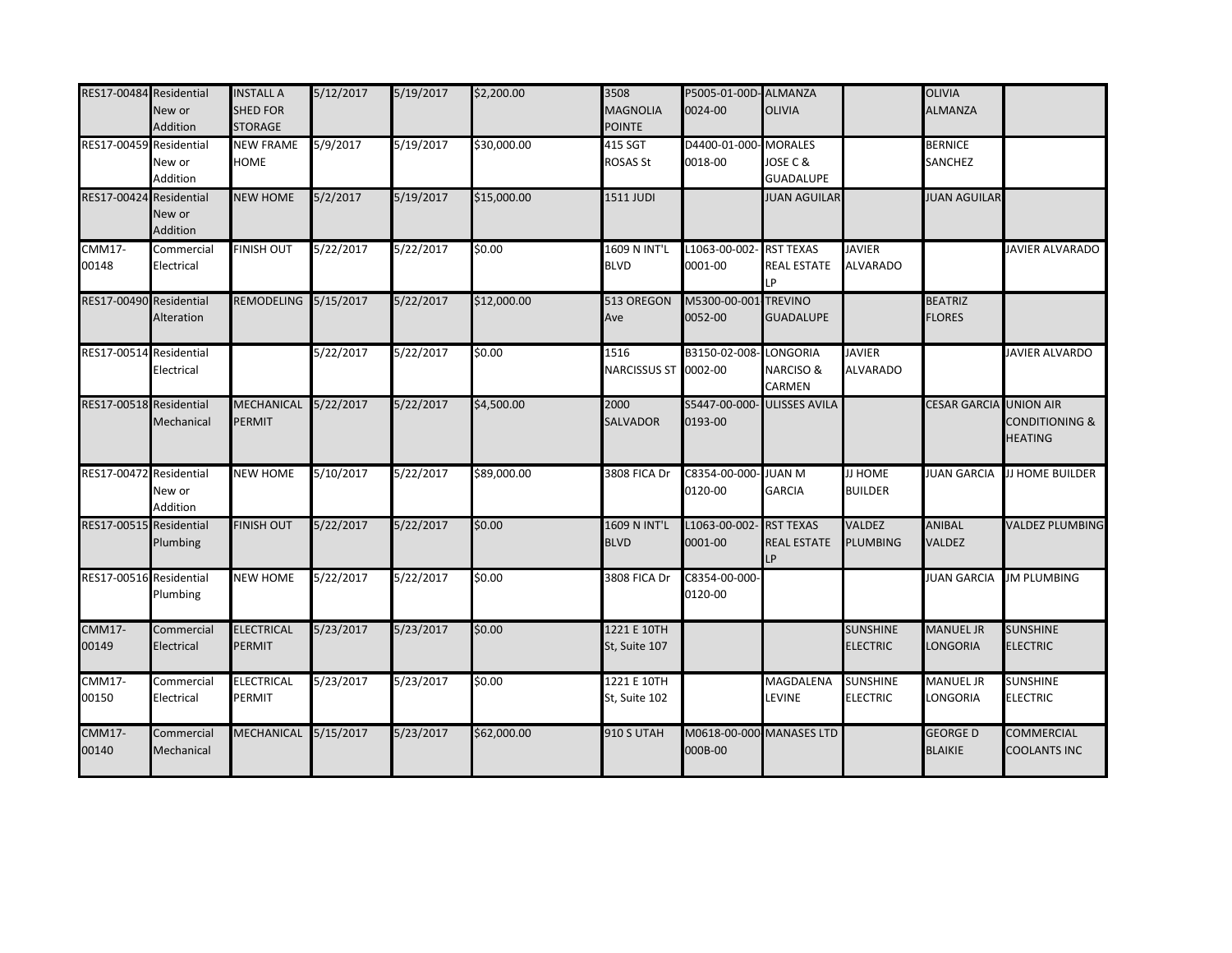| RES17-00487 Residential | Alteration                | <b>REPLACING</b><br>DRYWALL,<br><b>ADD CENTRAL</b><br>AIR, NEW<br>PANEL BOX | 5/12/2017 | 5/23/2017 | \$15,000.00 | 708 S<br>NEBRASKA                | W2300-00-<br>055-0005-00 | <b>BEATRIZ</b><br><b>FLORES</b>                            |                                      | <b>BEATRIC</b><br><b>FLORES</b> |                                            |
|-------------------------|---------------------------|-----------------------------------------------------------------------------|-----------|-----------|-------------|----------------------------------|--------------------------|------------------------------------------------------------|--------------------------------------|---------------------------------|--------------------------------------------|
| RES17-00507 Residential | Alteration                | <b>STORAGE</b><br><b>SHED</b>                                               | 5/18/2017 | 5/23/2017 | \$1,856.60  | 506 W<br><b>HUISACHE St</b>      | 0003-00                  | E7200-00-011- ESPINO MARIA<br>LUISA                        |                                      | MARIA L<br><b>ESPINO</b>        |                                            |
| RES17-00523 Residential | Electrical                | <b>ELECTRICAL</b><br>PERMIT                                                 | 5/23/2017 | 5/23/2017 | \$0.00      | 2100 PAGE<br>Ave                 | S5447-00-000-<br>0227-00 | <b>JAIME</b><br><b>GUERRA</b>                              | VILLANUEVA<br><b>ELECTRIC</b>        | <b>FRANKD</b><br>VILLANUEVA     | <b>VILLANUEVA</b><br><b>ELECTRIC</b>       |
| RES17-00526 Residential | Electrical                | <b>NEW HOME</b>                                                             | 5/23/2017 | 5/23/2017 | \$0.00      | 321 STONE<br><b>RIDGE Dr</b>     | R3485-00-000<br>0017-00  | LB/MB<br>INSVESTMENT<br>S INC                              |                                      | LONNIE BERRY                    | <b>IES RESIDENTIAL</b><br><b>INC</b>       |
| RES17-00520             | Residential<br>Mechanical | MECHANICAL 5/23/2017<br>PERMIT                                              |           | 5/23/2017 | \$3,300.00  | 2012<br><b>BRIGHTWOOD</b>        |                          | ARNULFO<br>MUNOZ                                           | <b>FAST AIR</b>                      | CARLA<br><b>BELTRAN</b>         | <b>FAST AIR</b>                            |
| RES17-00521             | Residential<br>Mechanical | MECHANICAL 5/23/2017<br>PERMIT                                              |           | 5/23/2017 | \$3,500.00  | 3808 FICA Dr                     | C8354-00-000-<br>0120-00 |                                                            | <b>FAST AIR</b>                      | CARLA<br><b>BELTRAN</b>         | <b>FAST AIR</b>                            |
| RES17-00522             | Residential<br>Mechanical | <b>NEW HOUSE</b>                                                            | 5/23/2017 | 5/23/2017 | \$3,750.00  | 2413 LAS<br><b>BRISAS</b>        | L3135-01-000-<br>0002-00 | <b>LUIS MIGUEL</b><br><b>GONZALEZ</b>                      | J D LUNAIR<br><b>CONTROL</b>         |                                 | J D LUNAIR<br>CONTROL                      |
| RES17-00528 Residential | Electrical                | <b>RE-CONNECT</b><br><b>SERVICE</b>                                         | 5/24/2017 | 5/24/2017 | \$0.00      | 608 W 12TH<br><b>ST</b>          | C2250-03-003<br>0015-00  | <b>GARDUNO</b><br><b>GREGORIO &amp;</b><br><b>ESTELAY</b>  |                                      | <b>JOE RUBEN</b><br><b>DIAZ</b> |                                            |
| <b>CMM17-</b><br>00152  | Commercial<br>Electrical  | <b>ELECTRICAL</b><br>PERMIT                                                 | 5/25/2017 | 5/25/2017 | \$0.00      | 1010 S JAMES<br>St, Suite B      | R3750-03-002-<br>0001-00 | P.E. & J.T<br>MCDOUGAL<br>FAMILY<br>LIMITED<br>PARTNERSHIP | <b>ZITRO</b><br><b>ELECTRIC LLC</b>  | JAVIER LOPEZ                    | ZITRO ELECTRIC<br>LLC                      |
| RES17-00503             | Residential<br>Alteration | <b>CAR PORT</b>                                                             | 5/18/2017 | 5/25/2017 | \$500.00    | 2006 TERRACE W3920-02-<br>Ln     | 000-0150-00              | <b>DUENES</b><br>JACINTO JR &<br><b>DIANA</b>              |                                      | <b>JACINTO</b><br><b>DUENES</b> |                                            |
| RES17-00535             | Residential<br>Electrical | ELECTRICAL                                                                  | 5/25/2017 | 5/25/2017 | \$0.00      | 3808 FICA Dr                     | C8354-00-000-<br>0120-00 |                                                            | VILLANUEVA<br><b>ELECTRIC</b>        | <b>FRANK D</b><br>VILLANUEVA    | VILLANUEVA<br><b>ELECTRIC</b>              |
| RES17-00536             | Residential<br>Electrical | <b>ELECTRICAL</b>                                                           | 5/25/2017 | 5/25/2017 | \$0.00      | 207 N BRIDGE R0650-00-003<br>AVE | 0005-00                  | <b>ONTIVEROS</b><br>MARCOS &<br><b>TERESA</b>              | <b>JAIMES</b><br><b>ELECTRIC INC</b> |                                 | OSE J RANGEL JAIMES ELECTRIC<br><b>INC</b> |
| RES17-00530             | Residential<br>Electrical | <b>ELECTRICAL</b><br>PERMIT                                                 | 5/25/2017 | 5/25/2017 | \$0.00      | 2413 LAS<br><b>BRISAS</b>        | L3135-01-000<br>0002-00  | LUIS MIGUEL<br>GONZALEZ                                    | <b>JC ELECTRIC</b>                   | JOSE JAVIER<br>CAVAZOS          | <b>JC ELECTRIC</b>                         |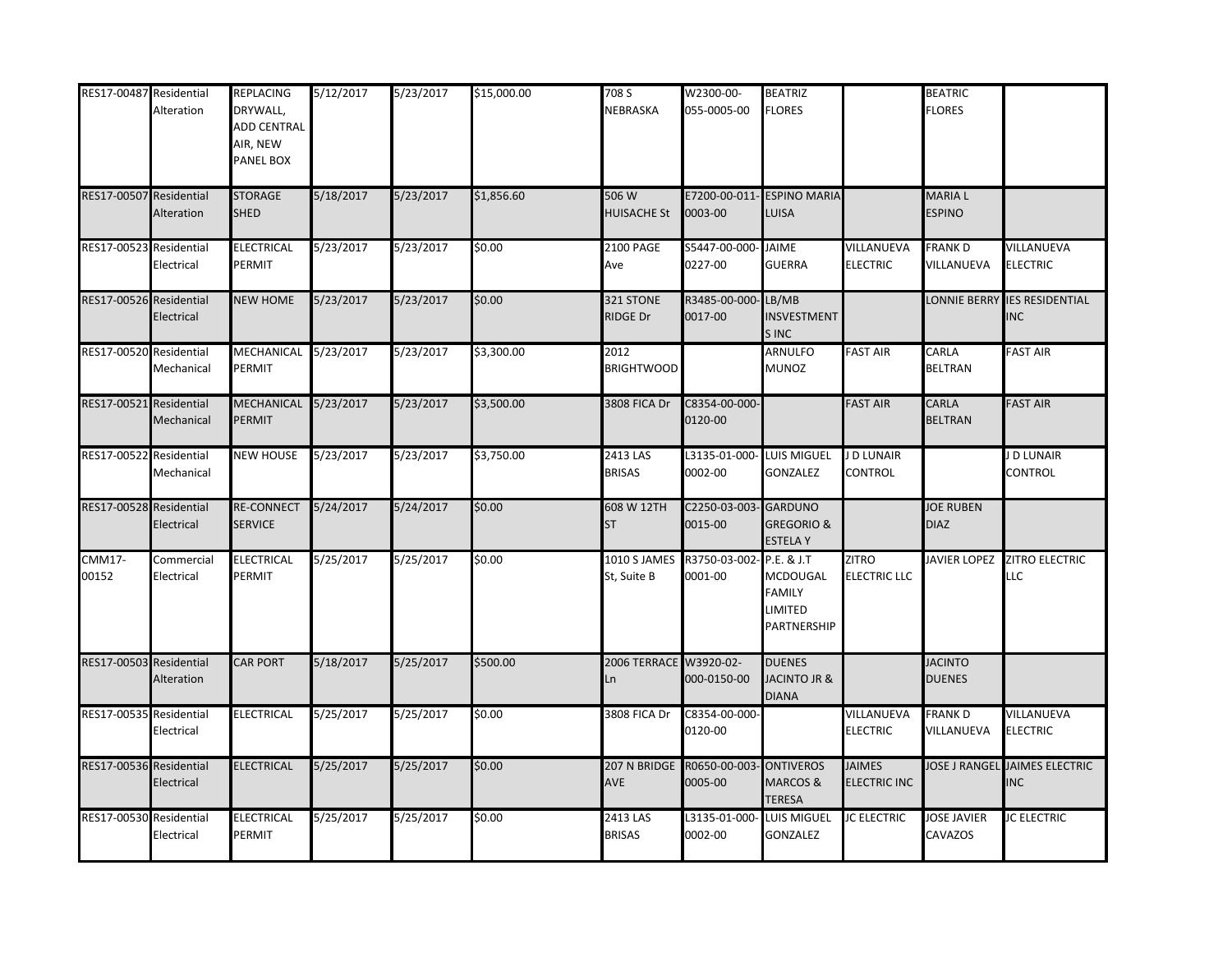| RES17-00533 Residential | Electrical                                    | <b>NEW HOME</b>                                                                     | 5/25/2017 | 5/25/2017 | \$0.00       | 613 TRES<br><b>MARIAS ST</b>             | P4401-00-000-<br>0078-00 |                                                       | VILLANUEVA<br><b>ELECTRIC</b>                             | <b>FRANKD</b><br><b>VILLANUEVA</b> | VILLANUEVA<br><b>ELECTRIC</b>                            |
|-------------------------|-----------------------------------------------|-------------------------------------------------------------------------------------|-----------|-----------|--------------|------------------------------------------|--------------------------|-------------------------------------------------------|-----------------------------------------------------------|------------------------------------|----------------------------------------------------------|
| RES17-00537 Residential | Mechanical                                    | MECHANICAL 5/25/2017                                                                |           | 5/25/2017 | \$3,000.00   | <b>705 TRES</b><br><b>MARIAS St</b>      |                          |                                                       | <b>COMPLETE</b><br>MAINTENANC SOLANO<br>E SERVICES        | <b>CESAR</b>                       | <b>COMPLETE</b><br>MAINTENANCE<br><b>SERVICES</b>        |
| RES17-00538 Residential | Mechanical                                    | MECHANICAL 5/25/2017                                                                |           | 5/25/2017 | \$3,000.00   | 1913 MARIA<br>SABEL                      |                          | <b>APOLINAR</b><br>RODRIGUEZ                          | <b>COMPLETE</b><br>MAINTENANC SOLANO<br><b>E SERVICES</b> | <b>CESAR</b>                       | <b>COMPLETE</b><br><b>MAINTENANCE</b><br><b>SERVICES</b> |
|                         | RES17-00508 Residential Re-RE-ROOFING<br>Roof |                                                                                     | 5/19/2017 | 5/25/2017 | \$4,500.00   |                                          | 0004-00                  | <b>MARTINEZ</b><br>ROQUE &<br><b>BRENDA</b>           |                                                           | ROQUE<br><b>MARTINEZ</b>           |                                                          |
| RES17-00539 Residential | Electrical                                    | <b>RECONNECT</b>                                                                    | 5/26/2017 | 5/26/2017 | \$0.00       | 1501 S<br>AIRPORT Dr,<br>Unit 31         | S4844-01-000-<br>0001-00 | <b>MHC</b><br><b>SOUTHERN</b><br><b>COMFORT LLC</b>   |                                                           | <b>MARILYN</b><br><b>NICKLIN</b>   |                                                          |
| RES17-00524 Residential | New or<br>Addition                            | <b>DRIVEWAY</b><br>12X20 &<br>SIDEWALK                                              | 5/23/2017 | 5/26/2017 | \$3,200.00   | 2804 N IOWA                              |                          | <b>VERONICA DE</b><br>ANDA                            |                                                           | <b>VICKY GARZA</b>                 |                                                          |
| RES17-00471             | Residential<br>New or<br>Addition             | <b>NEW HOME</b>                                                                     | 5/10/2017 | 5/26/2017 | \$85,400.00  | 3527 PECAN<br><b>GROVE</b>               | P5005-01-00D-<br>0036-00 |                                                       | <b>GUZMAN</b><br>CONSTRUCTIO CRUZ                         | <b>MATTHEW</b>                     | <b>GUZMAN</b><br>CONSTRUCTION                            |
| RES17-00486 Residential | New or<br>Addition                            | <b>NEW HOMES</b><br>& STORAGE<br><b>ROOM 40X60</b>                                  | 5/12/2017 | 5/26/2017 | \$150,000.00 | 721 COYOTE<br><b>TRAIL</b>               | R0935-02-000<br>0009-00  | <b>REYES&amp;</b><br><b>CLEMENCIA</b><br><b>BANDA</b> |                                                           | <b>REYES BANDA</b>                 |                                                          |
| RES17-00527             | Residential<br>New or<br>Addition             | PRE-BUILD<br><b>STORAGE</b><br><b>ROOM 10X12</b><br><b>FROM</b><br><b>HOMEDEPOT</b> | 5/23/2017 | 5/26/2017 | \$1,700.00   | 1506<br><b>HYDRANGEA</b><br>St           | C8354-00-000<br>0034-00  | <b>VASQUEZ JOSE</b><br>M & FLOR A                     |                                                           | <b>JOSE MARIO</b><br>VASQUEZ       |                                                          |
| RES17-00543 Residential | Plumbing                                      | RE-PIPE                                                                             | 5/26/2017 | 5/26/2017 | \$0.00       | 3505<br><b>DIAMOND</b><br><b>BLVD</b>    | C2675-01-000-<br>0051-00 | <b>WESLACO</b><br><b>HOUSING</b><br><b>AUTHORITY</b>  |                                                           | <b>JUAN</b><br><b>BARRERA</b>      | <b>BPS PLUMBING</b><br>SERVICE                           |
| RES17-00542 Residential | Plumbing                                      | <b>RE-PIPING</b>                                                                    | 5/26/2017 | 5/26/2017 | \$0.00       | 3601<br><b>DIAMOND</b><br><b>BLVD</b>    | C2675-01-000-<br>0056-00 | <b>WESLACO</b><br><b>HOUSING</b><br><b>AUTHORITY</b>  | <b>BPS</b><br><b>PLUMBING</b><br><b>SERVICE</b>           | <b>JUAN</b><br><b>BARRERA</b>      | <b>BPS PLUMBING</b><br><b>SERVICE</b>                    |
| <b>CMM17-</b><br>00142  | Commercial<br>Alteration                      | <b>MINOR</b><br><b>REMODEL</b><br><b>EXISTING</b><br>4,420 SF<br><b>BURGER KING</b> | 5/15/2017 | 5/30/2017 | \$85,000.00  | 1617 N TEXAS F7800-00-000<br><b>BLVD</b> | 0007-00                  | <b>FIREBRAND</b><br><b>PROPERTIES</b><br>LP           | <b>FRIES</b><br>RESTAURANT                                |                                    |                                                          |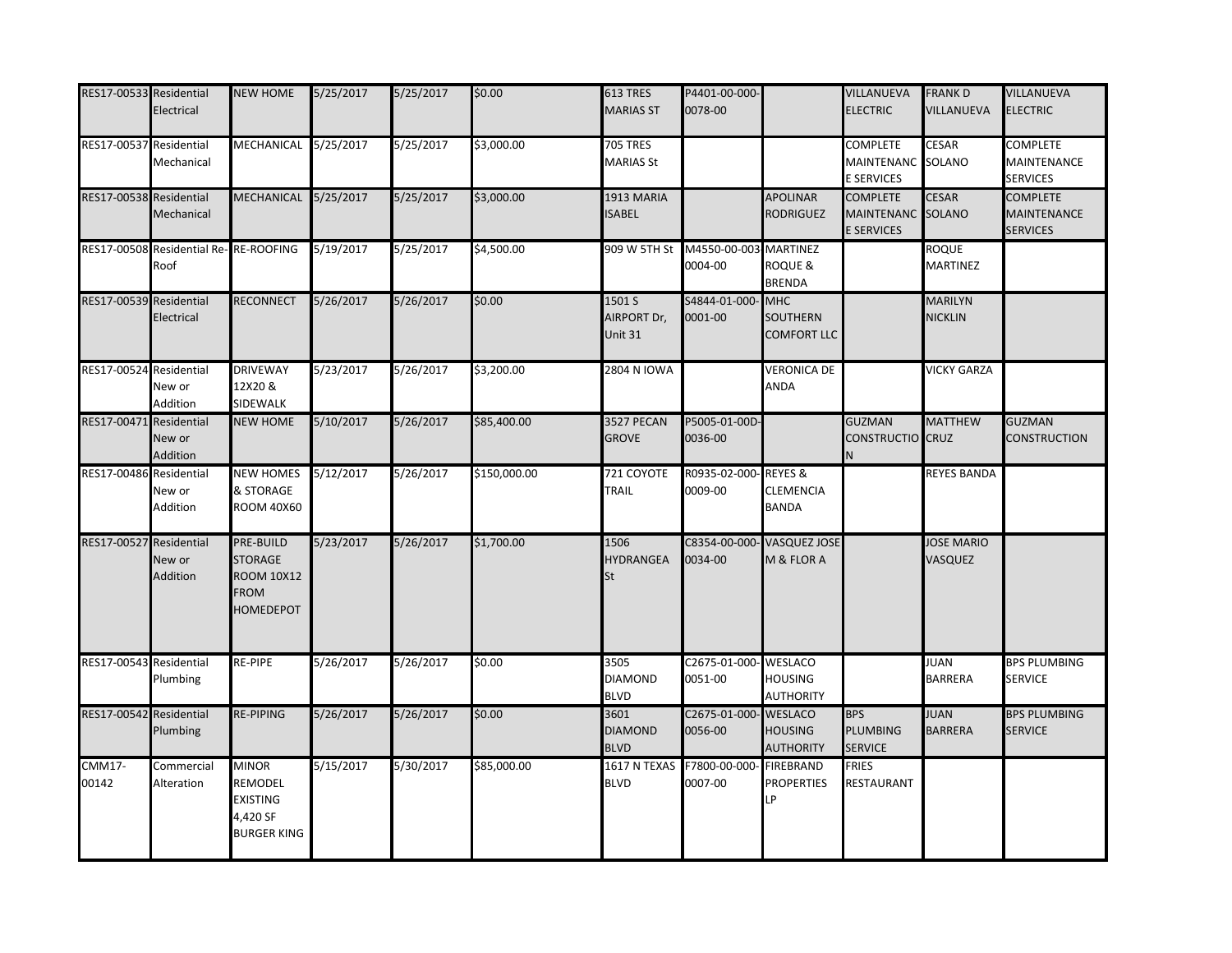| <b>CMM17-</b><br>00132  | Commercial<br>Alteration | <b>PARTITIONS</b>                                                                                                                     | 5/4/2017  | 5/30/2017 | \$6,000.00  | <b>625 S AIRPORT</b><br><b>DR</b>        |                                               |                                                 |                                                                       | PABLO PENA                         |                                                                       |
|-------------------------|--------------------------|---------------------------------------------------------------------------------------------------------------------------------------|-----------|-----------|-------------|------------------------------------------|-----------------------------------------------|-------------------------------------------------|-----------------------------------------------------------------------|------------------------------------|-----------------------------------------------------------------------|
| <b>CMM17-</b><br>00146  | Commercial<br>Alteration | <b>REMODELING</b><br><b>INTERIOR OF</b><br><b>AUTO</b><br>INSURANCE                                                                   | 5/17/2017 | 5/30/2017 | \$20,000.00 | 137 N TEXAS<br>Blvd                      | G5600-00-002<br>0003-00                       | <b>MENDEZ</b><br>ELEAZAR &<br>ESMERALDA E N     | <b>GOMEZ</b><br><b>CONSTRUCTIO GOMEZ</b>                              | MILTON M                           | <b>GOMEZ</b><br><b>CONSTRUCTION</b>                                   |
| <b>CMM17-</b><br>00154  | Commercial<br>Electrical | <b>ELECTICAL</b><br><b>PERMIT</b>                                                                                                     | 5/30/2017 | 5/30/2017 | \$0.00      | 137 N TEXAS<br><b>Blvd</b>               | G5600-00-002-MENDEZ<br>0003-00                | ELEAZAR &<br>ESMERALDA E                        |                                                                       | <b>MILTON M</b><br><b>GOMEZ</b>    |                                                                       |
| <b>CMM17-</b><br>00153  | Commercial<br>Electrical | WAREHOUSE                                                                                                                             | 5/30/2017 | 5/30/2017 | \$0.00      | 1501<br><b>INDUSTRIAL</b><br>Dr, Suite A | M4011-04-000 LF TRINITY<br>0010-00            | <b>DEV GROUP</b><br><b>LLC</b>                  | <b>HEXIO TEK LLC</b>                                                  |                                    |                                                                       |
| RES17-00532 Residential | Alteration               | <b>RE-SIDEING</b><br><b>HOUSE TO</b><br><b>IMPROVE</b><br>APPEARANCE,<br><b>INSPECTION &amp;</b><br><b>REPAIR</b><br><b>STRUCTURE</b> | 5/25/2017 | 5/30/2017 | \$4,500.00  | 820 S<br>MISSOURI AVE 0010-00            | 05100-00-002-BROWN                            | <b>RACHAEL F</b>                                |                                                                       | <b>RACHAEL</b><br><b>BROWN</b>     |                                                                       |
| RES17-00546 Residential | Electrical               | <b>ELECTRICAL</b><br>PERMIT                                                                                                           | 5/30/2017 | 5/30/2017 | \$0.00      | 2201<br>SALVADOR<br>Ave                  |                                               |                                                 | VILLANUEVA<br><b>ELECTRIC</b>                                         | FRANK D<br>VILLANUEVA              | VILLANUEVA<br><b>ELECTRIC</b>                                         |
| RES17-00552 Residential | Electrical               | <b>ELECTRICAL</b><br><b>PERMIT</b>                                                                                                    | 5/30/2017 | 5/30/2017 | \$0.00      | <b>709 PARK</b><br>PLACE Dr              | N6610-01-000-CESAR<br>0017-00                 | SOLANO                                          | <b>RAINBOW</b><br><b>ELECTRIC</b>                                     | <b>VALENTIN L</b><br>SANCHEZ       | <b>RAINBOW</b><br><b>ELECTRIC</b>                                     |
| RES17-00455 Residential | New or<br>Addition       | <b>NEW HOME</b>                                                                                                                       | 5/8/2017  | 5/30/2017 | \$66,115.00 | 229 AGUILA<br>Ave                        | R0935-02-000-MARTIN<br>0031-00                | VILLANUEVA<br>N LLC                             | <b>MARTIN</b><br>VILLANUEVA<br>CONSTRUCTIO CONSTRUCTIO<br>N LLC       | <b>MARTIN</b><br>VILLANUEVA        | <b>MARTIN</b><br>VILLANUEVA<br><b>CONSTRUCTION</b><br>LLC             |
| RES17-00519 Residential | New or<br>Addition       | <b>NEW HOME</b>                                                                                                                       | 5/22/2017 | 5/30/2017 | \$11,000.00 |                                          | 714 N PALMAS E7200-00-014- CAMERON<br>0019-00 | FRANCISCO G                                     |                                                                       | <b>ANDRES S</b><br><b>MARTINEZ</b> |                                                                       |
| RES17-00544 Residential | Plumbing                 | <b>PLUMBING</b><br>PERMIT                                                                                                             | 5/30/2017 | 5/30/2017 | \$0.00      | 2320 E 11TH<br>St                        | 0002-00                                       | K1500-03-003- ARANDA JUAN SAENZ S&S<br>& SANDRA | PLUMBING CO SAENZ                                                     | <b>SERGIO JR</b>                   | SAENZ S&S<br>PLUMBING CO                                              |
| <b>CMM17-</b><br>00156  | Commercial<br>Mechanical | MECHANICAL- 5/31/2017<br><b>INSTALLING</b><br><b>AC UNITS</b><br><b>ONLY - NO</b><br><b>DUCT WORK</b>                                 |           | 5/31/2017 | \$25,000.00 | 1010 Rone Dr                             | R3750-04-000- Juan Guardia<br>0004-00         |                                                 | <b>UNIVERSAL</b><br>REFRIGERATIO FLORES<br>N & ELECTRIC<br><b>INC</b> | <b>RAMIRO</b>                      | <b>UNIVERSAL</b><br><b>REFRIGERATION &amp;</b><br><b>ELECTRIC INC</b> |